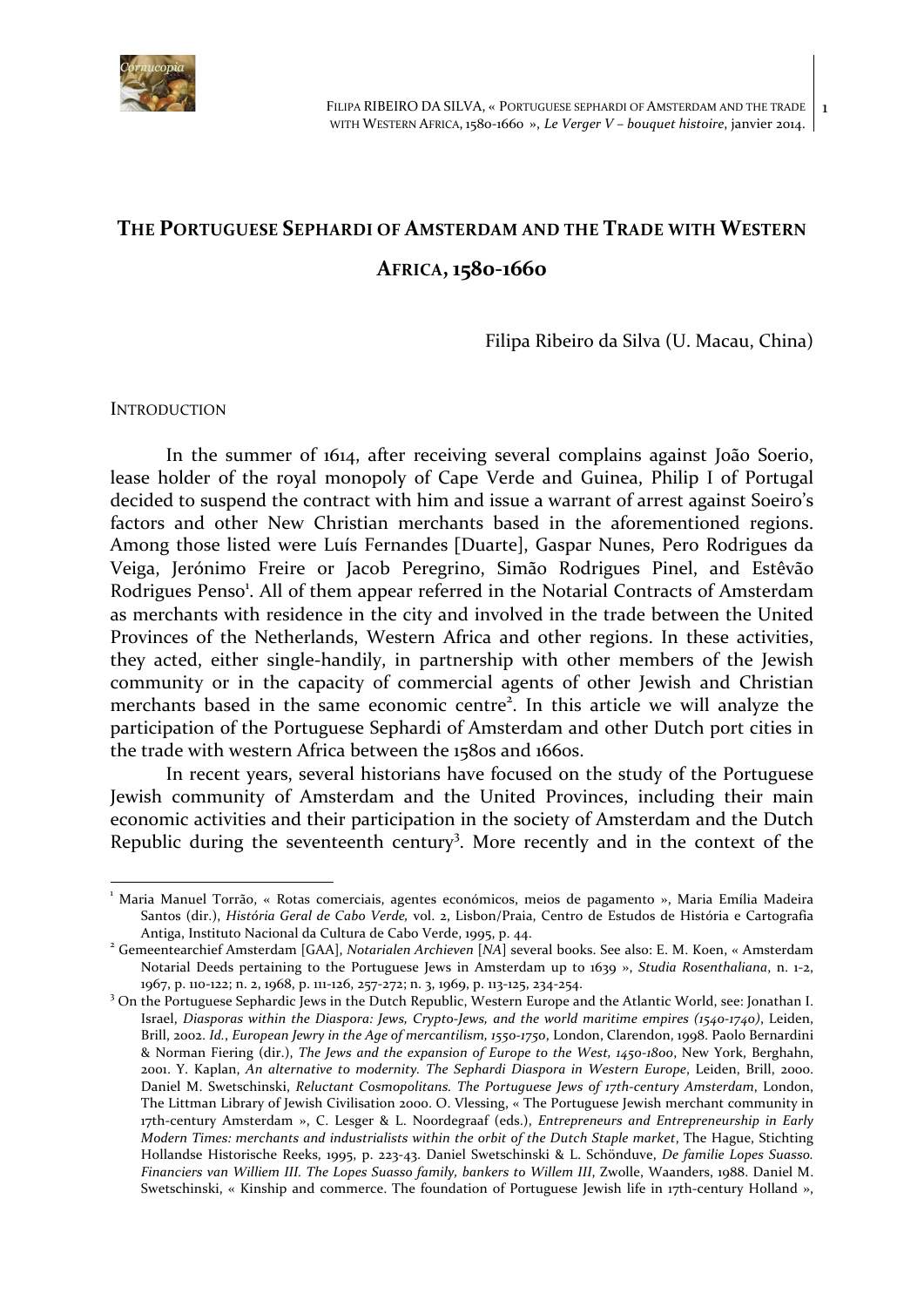

 

Sephardic Diaspora Studies, several scholars have also made important contributions to better our understanding of the Jewish communities in the Spanish Americas, Senegambia and Cape Verde<sup>4</sup>.

However, little is still known about the participation of the Amsterdam Jewish community in the trade with western Africa and about the organization of these activities and their articulation between various ports involved in this business in both continents. In this study we will try to fill this gap in the historiography. To do so, firstly, we will examine the mechanisms used by the Sephardic merchants living the Republic to finance and insure the ships operating in this commerce. This will be followed by an analysis of the organization of the commercial ventures and the Jewish investment in this business, including their main geographical areas of activity and main commercial branches. We will close with a brief study of the types of agents, and financial and commercial networks built by the Jewish merchants of the Republic to finance, insure and operate their trade with Western Africa, highlighting the transcultural, trans-national and trans-imperial character of some of these webs.

Our study covers the 1580s and 1660s. These years correspond to the period of major conflict between the United Provinces and the Habsburg Empire. Between 1580 and 1640, Portugal was also part of the empire, and therefore involved in this conflict, dating only from 1662 the signature of the Peace Treaty between Portugal and the United Provinces<sup>5</sup>. The naval conflicts between the two states during these years and in the context of the Eighty Years War  $(1568-1648)$  had direct effects on the commercial activities, not only due to the economic losses caused<sup>6</sup>, but also due to changes introduced by the states involved in the conflict concerning the participation of private merchants in the overseas trade.

In the case of the United Provinces, the private merchants witnessed the introduction of several changes concerning their freedom of participation in the Atlantic commerce, and the trade with Western Africa. These changes have also affected the Portuguese Jewish merchants based in the Republic. In general, the period here under study may be divided in three main moments: 1590s-1621; 1621-1637; 1638-1674. During the first period that stretches between the rise of Amsterdam as the great economic centre of Europe and 1621, the merchants in the Republic enjoyed almost

*Studia Rosenthaliana*, vol. 15, n. 1, 1981, p. 52-74. Jessica Vance Roitman, *The Same but different? Inter-cultural Trade and the Sephardim, 1595-1640*, Leiden, Brill, 2011. Cátia Antunes, *Globalisation in the Early Modern Period*: the economic relationship between Amsterdam and Lisbon, 1640-1705, Amesterdam, Aksant, 2004.

<sup>&</sup>lt;sup>4</sup> Toby Green, *The Rise of the Trans-Atlantic Slave Trade in Western Africa, 1300-1589*, Cambridge, Cambridge University Press, 2012. José da Silva Horta & Peter Mark, *The Forgotten Diasporas: Jewish Communities in West Africa and the making of the Atlantic World*, Cambridge, Cambridge University Press, 2011. Daviken Stunicki-Gizbert, *A* Nation upon the Ocean Sea: Portugal's Atlantic Diaspora and the crisis of the Spanish Empire, 1492-*1640*, Oxford, Oxford University Press, 2007. *Id.*, « La 'nation' portugaise. Réseaux marchands dans l'espace atlantique à la époque moderne », *Annales HSS*, vol. 58, n. 3, 2003, p. 627-648.

<sup>&</sup>lt;sup>5</sup> Eduardo Brazão, *A diplomacia portuguesa nos séculos XVII e XVIII*, vol. 1, Lisbon, Editorial Resistência, 1979. Virgínia Rau, *A embaixada de Tristão de Mendonça Furtado e os arquivos notariais holandeses*, Lisbon, Academia Portuguesa de História, 1958. Edgar Prestage, *A embaixada de Tristão de Mendonça Furtado à Holanda em 1641: primeiras embaixadas de el-rei D. João IV com documentos elucidativos*, Coimbra, Imprensa da Universidade, 1920.

<sup>&</sup>lt;sup>6</sup> J. de Laet, De Iaerlyck verhael van de Vernichtinghen der Geoctroyeerde West-Indische Compagnie in dertien boeken, The Hague, Nijhoff, 1931, p. 282–85. Victor Enthoven, « Early Dutch Expansion in the Atlantic Region, 1585–1621 », Johannes Postma and Victor Enthoven (dir.), *Riches from Atlantic Commerce: Dutch Transatlantic Trade and Shipping, 1585-1817*, Leiden, Brill, 2003, p. 17-48.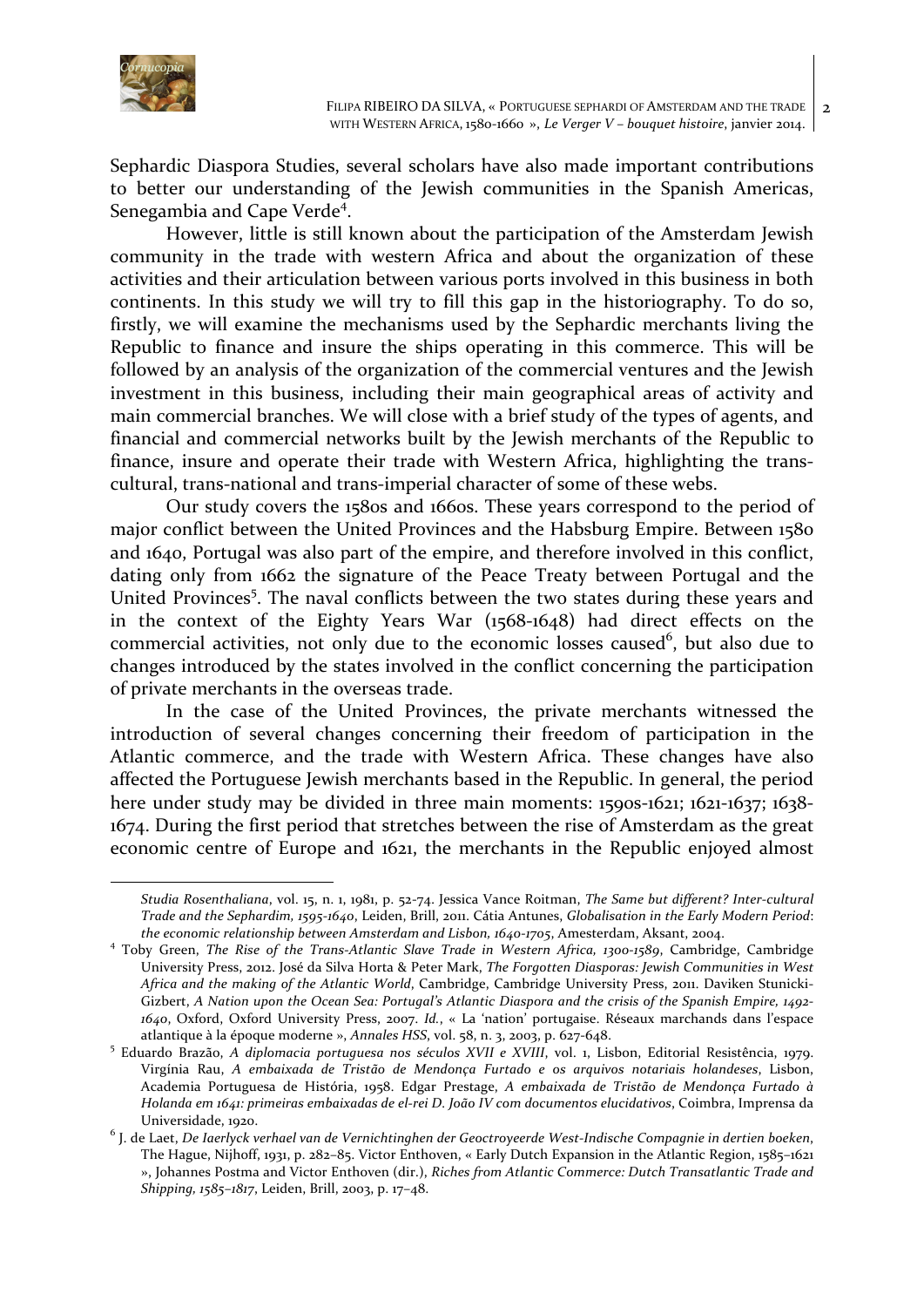

complete freedom of trade. This was only limited by the commercial embargoes imposed by Philip I of Portugal and II of Spain in 1598 against Dutch ships in the context of the Eighty Years War. According to the embargoes Dutch vessels were forbidden to visit Iberian ports. These restrictions were suspended during the Twelve Years Truce (1612-1622). But, in the meantime, to obtain the colonial products that they used to acquire in Portugal and Spain, merchants of the Republic began their commercial activities in the Atlantic, sailing directly to the supplying markets of colonial products in Western Africa, the Americas and Asia.<sup>7</sup>

Between 1621 and 1623, the trade of the United Provinces would enter a new phase. All merchants based in the Republic, including the Jewish community, witnessed the establishment of the West India Company (*Geoctroyeerde West-Indische Compagnie*, WIC) by the States General in 1621 and the imposition of a monopoly over all Atlantic trade. All private merchants were granted a period of two years to remove all their investments from the aforementioned regions and, after this period, forbidden to participate directly in the Atlantic trade. Thereafter, this trade was reserved only to the  $WIC<sup>8</sup>$ .

Given its military character, from the outset of its activities in  $1624$ , the WIC would have some difficulties to operate simultaneously its activities of predation in the open sea, the naval attacks against fortified ports, and the trade and shipping of colonial products between the Republic and various Atlantic outposts and territories, that gradually came under the control of the Company. Among these were the northeastern Brazilian captaincies (1630), the Portuguese forts of the Gold Coast (1637 and  $1642$ ), the island of São Tomé and the Angolan Coast  $(1641)^9$ . By the end of the 1630s and in the following decade, it would become evident to the Directors of the Company  $-$  the Gentlemen Nineteen  $-$ , that it was necessary to open the monopoly to the participation of private merchants from the Republic<sup>10</sup>. Between the 1630s and 1640s,

T<br>Thristopher Ebert, « Dutch Trade with Brazil before the Dutch West India Company, 1587–1621 » in Johannes Postma & Victor Enthoven (dir.), op. cit., p. 49–76. Victor Enthoven, op. cit., p. 17–48. W. S. Unger, « Nieuwe gegevens betreffend het begin der vaart op Guinea, 1561-1601 », *Economisch-historisch Jaarboek*, n. 21, 1940, p.

<sup>194-217.&</sup>lt;br><sup>8</sup> H. den Heijer, « Directores, Stadhouderes e Conselhos de administração » in M. Wiesebron (dir.), *O Brasil em arquivos neerlandeses* (1624-1654): *Brazilië in de Nederlandse archieven* (1624-1654), Leiden, CNWS, 2005, p. 17-43. Id., De geschiedenis van de WIC, Zutphen, Walburg Pers, 1994, p. 69-80.

<sup>&</sup>lt;sup>9</sup> Charles R. Boxer, *Salvador de Sá and the struggle for Brazil and Angola, 1602-1682*, London, University of London, 1952. P. C. Emmer, « The First Global War: The Dutch versus Iberia in Asia, Africa and the New World, 1590-1609 », e-JPH, n. 1, Summer, 2003. Id., « The Struggle over sugar. The abortive Attack of the Dutch on Portugal in the South Atlantic », *Mare Liberum*, n. 13, June, 1997, p. 57-69.<br><sup>10</sup> The internal structure of the Company reflected the political and administrative strucuture f the Dutch Republic.

Five chambers were established: Amsterdam, Zealand, the Northern Quartier, the Maas River and the Chamber of 'City and Sourrounding Lands' (Groningen). The Chamber of Amsterdam represented exclusively the interest of the city; the Chamber of Zealand defended the ambitions of Middelburg, Flushing, Veere and Tholen. The Chamber of the Northern Quartier standed for the cities of Friesland and the Chamber of the Maas River for the citites of Rotterdam, Delft and Dordrecht. Whereas the Chamber of 'City and Sourrounding Lands' represented Groningen and its hinterland. The influence of each chamber within the Company was determined by the volume of capital invested and the political and economic power of the provinces and cities they represented. Amsterdam held  $4/9$  of the Company capital, Zealand  $2/9$ ; whilst the other three chambers had 1/9 each. These factors also determined the number of directors that each chamber could ellect. Amsterda, elected 20 directors, Zealand 12 directors, and the remaining three chambers 14 directors in total. An assembly of directors was in charge of the management of the Company, the so-called Board of Directors or Gentlemen Nineteen. Once again, the number of directors appointed by each chamber with a seat in the board depended upon the capital invested and the political and economic poer of the provinces and cities represented.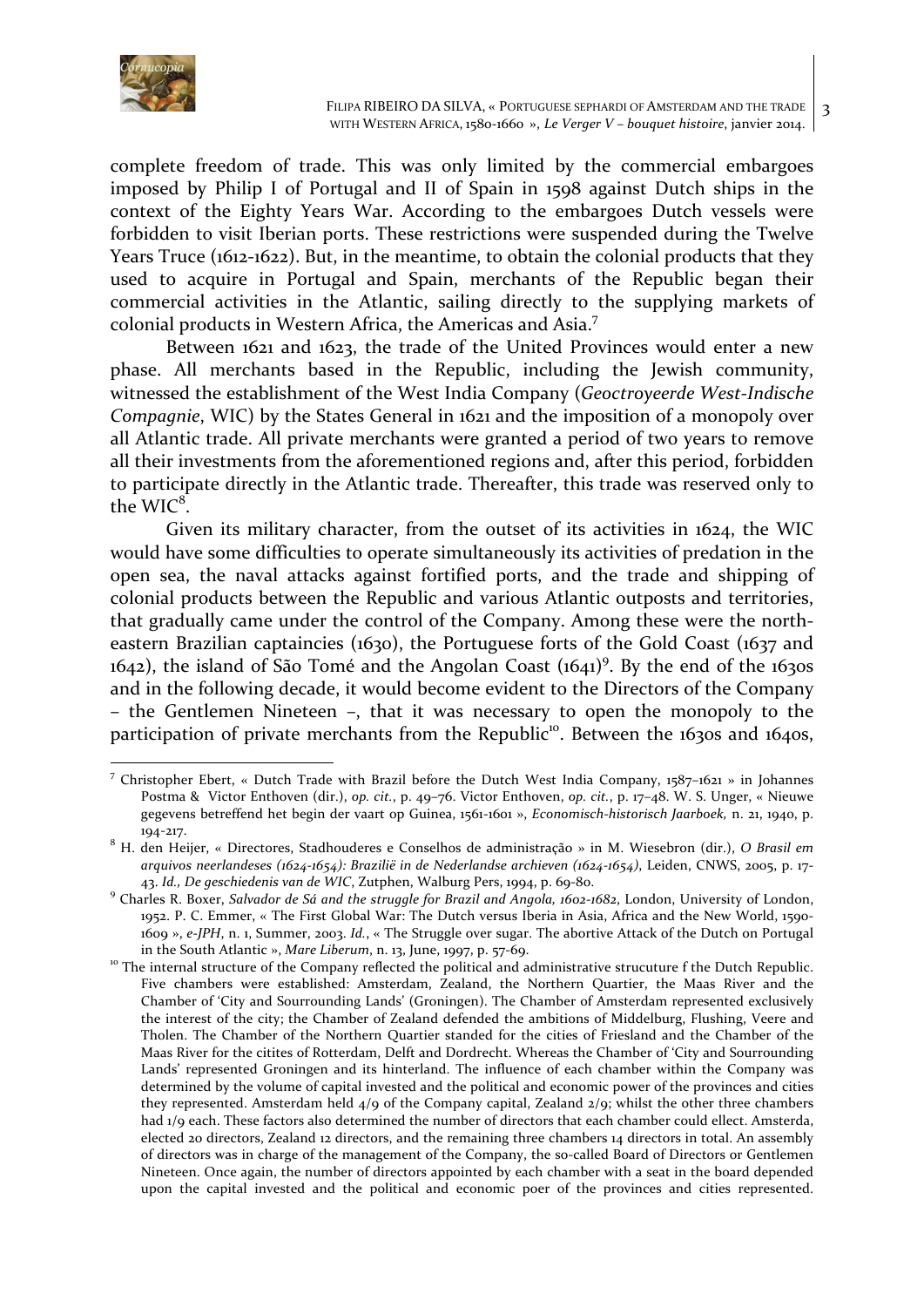

the WIC would authorize the participation of merchants in the Atlantic trade. First, they were permitted to participate in the trade with Brazil and the Caribbean (1638), later in the slave trade between Angola, Brazil and the Spanish Americas  $(1647)$ , and finally, in the commerce with North America, including the slave trade  $(1648)$ . By the end of the 1640s, a new phase in the commerce of the Republic would start with a monopoly opened to the participation of privates in the Atlantic trade<sup>n</sup>. It was within this context that the Portuguese Sephardi in the Republic developed their economic activities, including the trade with western Africa, which we will analyze in detail in the following pages.

Our argument is based on information gathered from the collection of notarial archives of Amsterdam and Rotterdam and the collection of the WIC deposited at the Netherlands National Archive in The Hague. Precious elements for our study were also obtained in various Portuguese archives, in particular in the collection of the Lisbon Inquisition at the Portuguese National Archives and the collection of the Overseas Council at the Historical Overseas Archive. Several collections of published sources, journals of voyages and recent secondary literature have also been used to complement our study $12$ .

## CREDIT AND INSURANCE

 

To guarantee their participation in the commerce with western Africa as well as with other regions, the Portuguese Sephardic merchants of the Republic resorted

Amsterdam and Zealand appointed four directors each for the Board, whereas the other chambers appointed only two each. A representative of the States General also had a seat in the Board. The presidency of the Board was held either by Amsterdam or Zealand. The former was authorized to lead the Board during six consecutive years and Zealand two years. Usually, the Gentlemen Nineteen gathered twice or three time per year to define the management policies of the Company. They were also in charge of the finances of the WIC and the distribution of dividends among shareholders. The Board had still authority to form special commissions for the study of certain matters. The members of the commissions were chosen among the directors. Once again, the number of directors from each chamber to take a seat in these commissions was proportional to the capital and power of each chamber. The Chambers, on the other hand, were responsible for the implementation of the policies defined by the Board.<br><sup>11</sup> Henk den Heijer, *Goud, ivoor en slaven: scheepvaart en handel van de Tweede Westindische Compagnie op Afrika,* 

<sup>1674-1740,</sup> Zutphen, Walburg Pers, 1997. *Id.*, « The Western African Trade of the Dutch West India Company, 1674-1740 » in Johannes Postma & Victor Enthoven (dir.), op. cit., p. 139-170. P. C. Emmer, « The West India Company, 1621-1791: Dutch or Atlantic? » in Leonard Blussé & Femme Gaastra (dir.), *Companies and trade:* essays on overseas trading companies during the Ancien Régime, Leiden, Leiden University Press, 1981, p. 771-795.<br><sup>12</sup> See, among others: Pieter van den Broecke, *Pieter van den Broecke's journal of voyages to Cape Verde, Guinea, and* 

*Angola, 1605-1612*, edited and translated by J. D. La Fleur, London, Hakluyt Society, 2000. Adam Jones (dir.), German Sources for West African History, 1599-1669, Wiesbaden, Steiner, 1983. Pieter de Marees, Pieter de *Marees: Description and Historical Account of the Gold Kingdom of Guinea (1602)*, edited by Albert van Dantzig & Adam Jones, Oxford, The British Academy and Oxford University Press, 1987. Albert van Dantzig (dir.), The *Dutch* and the Guinea Coast, 1674-1742: a collection of documents from the General State Archive at The Hague, Accra, GAAS, 1978. Louis Jadin (dir.), *L'Ancien Congo et l'Angola, 1639-1655: d'après les archives romaines,* portugaises, néerlandaises et espagnoles, 3 vols., Brussuels/Rome, Institut historique belge de Rome, 1975. Klaas Ratelband (dir.), Vijf Dagregisters van het kasteel São Jorge da Mina (Elmina) aan de Goudkust (1645-1647), The Hague, Nijhoff, 1953. Luís de Albuquerque (dir.), *Portugaliae monumenta Africana*, Lisbon, Comissão Nacional para as Comemorações dos Descobrimentos Portugueses; Imprensa Nacional – Casa da Moeda, 1993, vols. 1-3 e 5. André Álvares de Almada, *Tratado breve dos rios de Guiné do Cabo Verde*, Lisbon, Editorial L. I. A. M., 1964. <sup>-</sup><br>António Brásio (dir.), Monumenta Missionaria Africana, 1<sup>e</sup> serie, 15 vols. / 2<sup>e</sup> serie: 6 vols., Lisbon, Agência geral do Ultramar /Academia Portuguesa de História, 1952.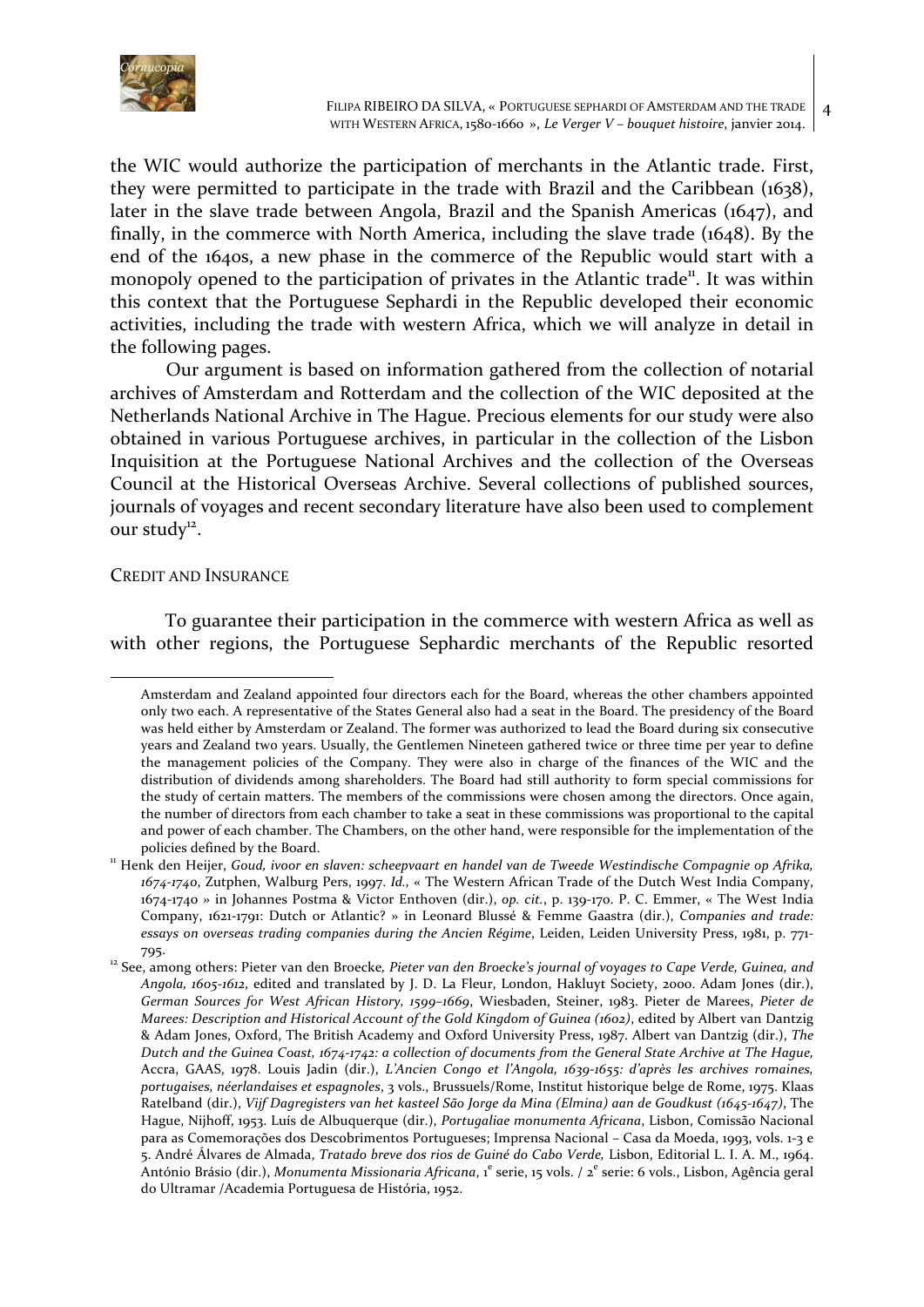

regularly to the financial services and the insurances offered by several businessmen based in Amsterdam<sup>13</sup>. These practices were adopted by several members of the Jewish community, either to protect their own financial interests, or to safeguard the interests of third parties, whenever acting as representatives of other Jewish merchants and associates.

The first step in the organization of the business was the acquisition of capital to finance the entire operation. To raise the required funds, the Portuguese Jewish merchants of the Republic resorted to members of the community as well as to businessmen external to the group. In 1617, for example, Manuel Carvalho, resident in Amsterdam, gave credit to Diogo Nunes Belmonte, merchant of the Jewish community, to finance the voyage of the *St. Michiel*. Captained by Sebastião Ribeiro, also based in the city, the ship was to sail to Angola, where she would be loaded with slaves for the Spanish Americas<sup>14</sup>.

But, the Portuguese Sephardic merchants of the Republic did also act as guarantors of other parties. On 9 October 1656, for instance, Fernão Martins da Silva, resident in Amsterdam, gave a bottomry, i.e. a contract that combined credit and insurance, to William Pestell of London, valued in 1,000 guilders. The bottomry was to finance the voyage of the *Peacock* between Amsterdam and Guinea, and it was to be paid after the return of the vessel, together with an additional  $4\%$  of interest charged by Martins da Silva<sup>15</sup>.

The second step in the organization of the commercial ventures to western Africa was the acquisition of insurance for ships and cargos. During the period under study, several businessmen in Amsterdam appear directly involved in the insurances obtained by the Portuguese Sephardic merchants of the city. Among these men were Jan Jansz Smits, Claes Andriesz, Albert Schuijt, Barent Sweets, Jan de Clerck, Pelgrom van Dronckelaer, Anthoni van Diemen, Hans van Soldt, Hans van Geel, Hendrick Voet, Williem Pauw, Van den Bogaert, Wijbrant Warwijck and Salomon Voercknecht<sup>16</sup>. During the period under study, circa  $65\%$  of the insurances issued by these merchants were requested by Portuguese Sephardic merchants based in the Republic and other territories for ships operating between the Republic and western Africa, and their  $cargos<sup>17</sup>$ .

Among the members of the Jewish community of Amsterdam that obtained their insurances from the aforementioned businessmen were Gaspar Fernandes, Duarte Fernandes, Diogo Dias Querido, Diogo Nunes Belmonte, Diogo da Silva, and Pero Rodrigues da Veiga. On 19 January 1611, for instance, Diogo da Silva e Diogo Dias Querido requested the services of Barent Adriaen Adriesz, Wijbrant Warwijck and

<sup>&</sup>lt;sup>13</sup> For further information on the Netherlands insurance market see: Sabine Go, *Marine Insurance in the Netherlands*. *A comparative institutional approach 1600-1870*, Amsterdam, Amsterdam University Press, 2009. Frank C. Spooner, Risks at Sea. Amsterdam Insurance and Maritime Europe, 1766-1780, Cambridge, Cambridge University Press, 1983. J. P. Niekerk, *The Development of the Principles of Insurance Law in the Netherlands:* 

From 1500 to 1800, 2 vols., Cape Town, Uitgeverij Verloren, 1998.<br><sup>14</sup> GAA, NA 146/199v-200v: 23-02-1617.<br><sup>15</sup> GAA, NA 980/189: 9-10-1656.<br><sup>16</sup> GAA, NA 196/199-200v: 21-03-1609; NA 258/83: 28-01-1614; NA 254/188-189: 22-05 138/210v-211v: 25-03-1615.<br><sup>17</sup> Filipa Ribeiro da Silva, *Dutch and Portuguese in Western Africa: Empires, Merchants and the Atlantic System, 1580-*

<sup>1674,</sup> Leiden, Brill, 2011, chap. 7.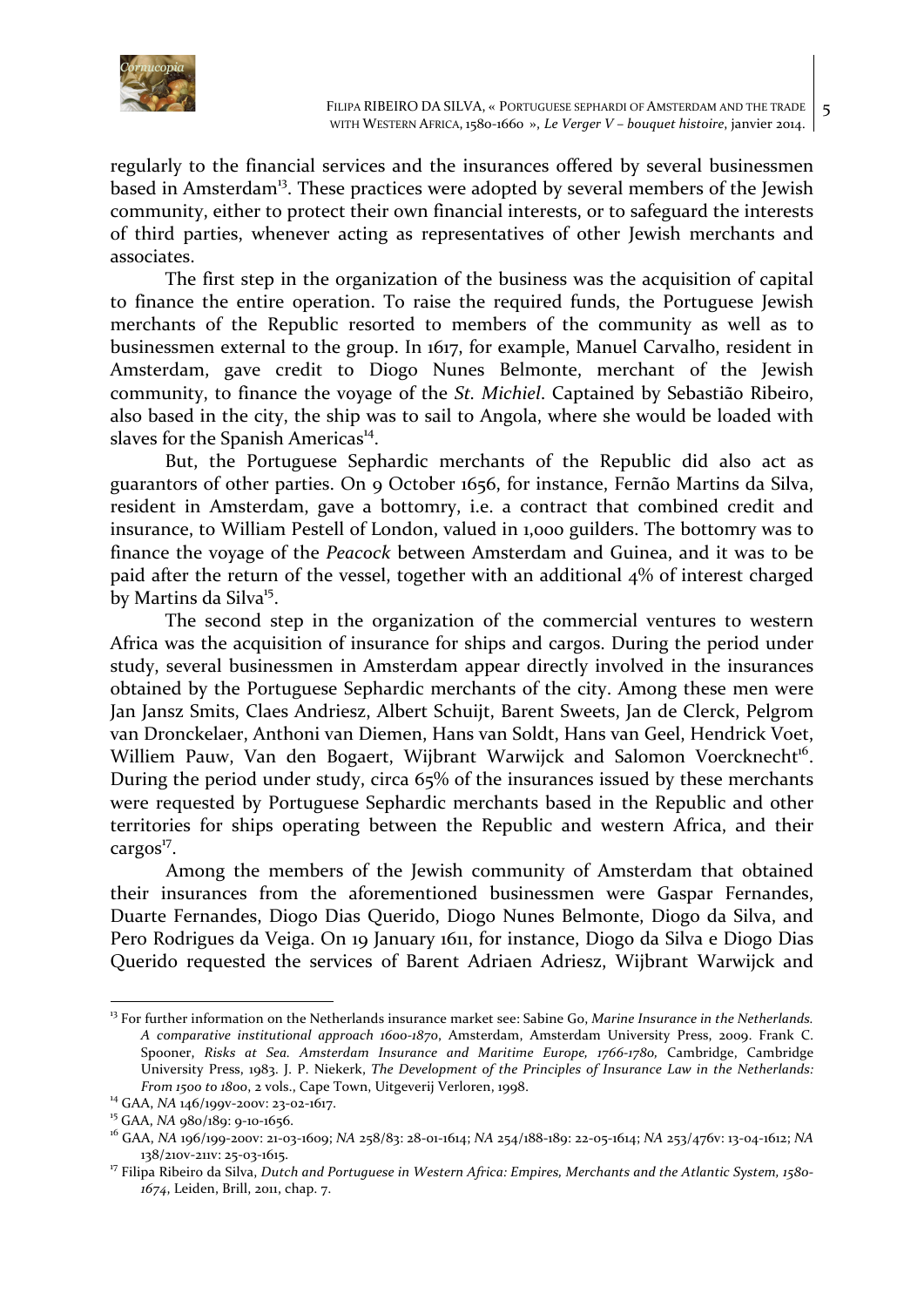

Anthoni van Diemen to insure the *Santiago*. Skippered by Herbert Marselssen of Rotterdam, the ship was to sail between the aforementioned city and the ports of Portudal, and Joal in the Petite Cote of Senegal. The return cargo was to be insured by Claes Andriesz, Jaspar Grevenraet, Barent Sweets and Jan Jansz Smits<sup>18</sup>.

However, these insurances were obtained not only for vessels operating from the Republic and freighted or property of Portuguese Sephardi based there. These merchants often acted as intermediaries between Amsterdam insurers and merchants operating in the trade with western Africa from other European regions, namely from several Portuguese coastal cities. For instance, in 1615, Gaspar de Rodrigues Nunes, Jew resident in Amsterdam, obtained insurance for the ship *São Pedro*, property of Francisco da Costa Brandão and Simão Rodrigues Lobo, merchants in Lisbon. Jan Jansz Smits, Jan Jansen van Helmont and Albert Schuijt, mentioned earlier, agreed to insure the risks of the voyage between Lisbon and Angola, under the command of skipper Rodrigo Álvares, also from Lisbon<sup>19</sup>.

In some cases, the acquisition of insurances in Amsterdam was a strategy adopted by some merchants to be able to sail from one of the main ports of the Republic directly to Portuguese overseas territories, and in this way avoid the fiscal control imposed by the Portuguese Crown in Lisbon and in the main ports of the western coast of Africa under Portuguese control, such as Ribeira Grande, São Tomé and Luanda. This strategy would be made easier if merchants could combine the purchase of insurance with the freightage of ships in the Republic, in particular, those authorized to sail under Dutch flag. This practice was adopted by both Portuguese Sephardic merchants based in the Republic and by their associates operating in the trade with western Africa from Portugal and overseas. João Soerio, lease holder of the contract for the management of the royal monopoly on the trade with Cape Verde and Rivers of Guinea between 1608 and 1614 is a case in point. His main contacts in Amsterdam were Gaspar Nunes, Duarte Fernandes, Pedro Rodrigues da Veiga, Diogo da Silva and Diogo Dias Querido, among others<sup>20</sup>. Several of the commercial agents of these merchants for the trade between the Republic and the Rivers of Guinea were, in fact, referred in the Portuguese sources also as factors of the aforementioned contract lease holder. Among them were Gaspar Fernandes, Simão Rodrigues Pinel and Estêvão Rodrigues Penso<sup>21</sup>, whilst others were simply referred to as *lançados* and *tangomaos*<sup>22</sup>. This type of connections and cooperation between Portuguese Sephardic merchants and Christian merchants for their businesses in various geographical areas is directly linked to the commercial organization of all these operations, which we will analyze now in more detail.

<sup>&</sup>lt;sup>18</sup> GAA, NA 253/476v: 13-04-1612; NA 129/163-164: 4-12-1612; NA 130/13v-14: 14-12-1612; NA 130/18-19: 17-12-1612.<br><sup>19</sup> GAA, NA 378A/339: 29-05-1615.<br><sup>20</sup> GAA, NA 125/27v-28v: 27-04-1611; NA 124/131-131v: 5-08-1611.<br><sup>21</sup> G

<sup>130/18-19: 17-12-1612.&</sup>lt;br><sup>22</sup> IAN/TT, *Inquisition of Lisbon*, book 205, folios 573-573v. Peter Mark & José Horta, op. *cit.*, *chap.* 1, 2 e 3. George E.

Brooks, *Eurafricans in western Africa: commerce, social status, gender, and religious observance from the* sixteenth to the eighteenth century, Athens, Ohio University Press, 2003. Philip Havik, Silences and soundbites: the gendered dynamics of trade and brokerage in the pre-colonial Guinea-Bissau region, Münster, LIT, 2004. Jean Boulègue, Les Lusos-Africains de Sénégambie, XVIe - XIXe siècles, Lisbon, Ministério da Educação; Paris, Université de Paris I, 1989. António Carreira, Os Portugueses nos Rios de Guiné (1500-1900), Lisbon, Tejo, 1984.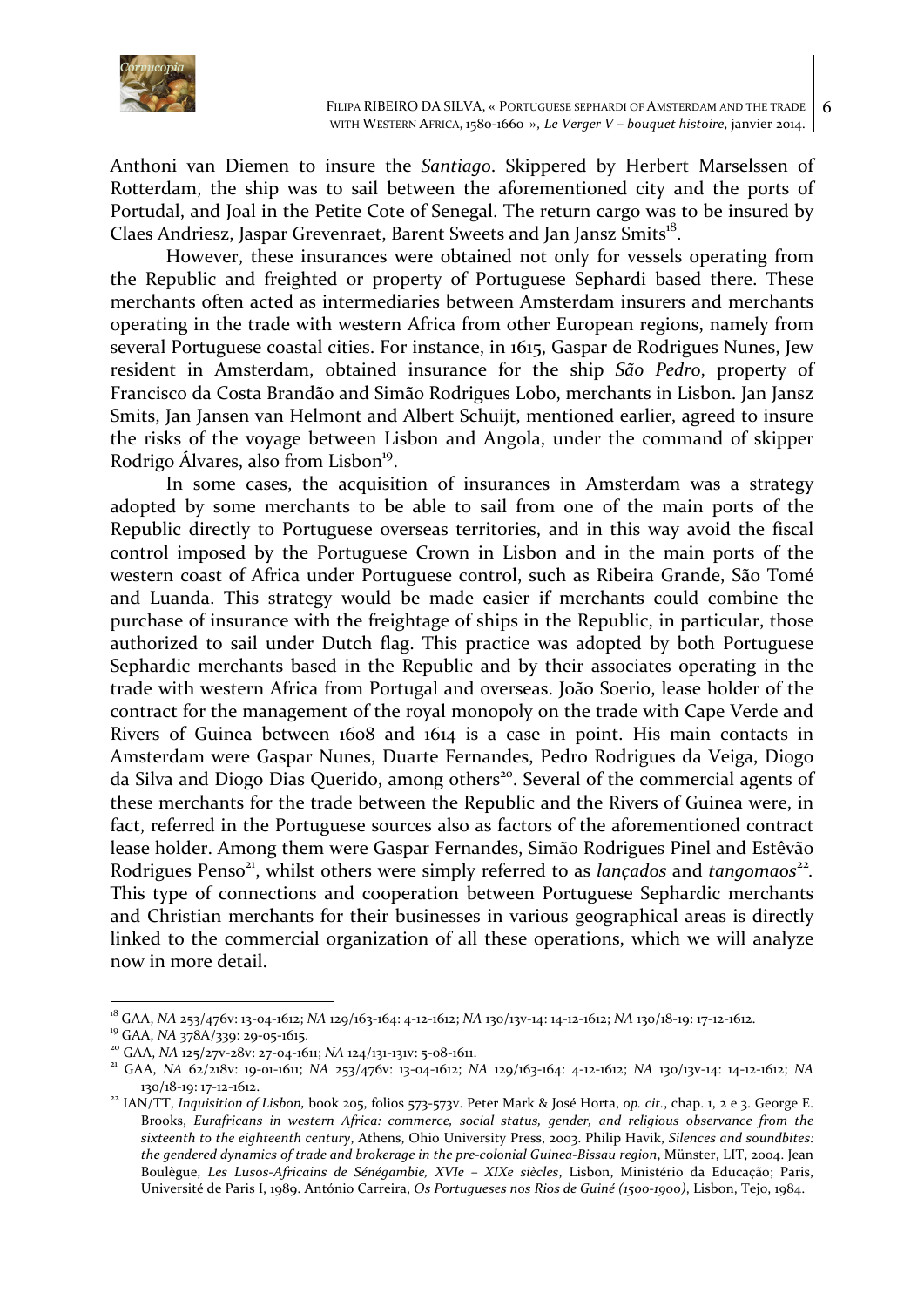

## TRADE ORGANIZATION: PARTNERSHIPS, FREIGHTAGE, AND EQUIPAGE

The preparation of a commercial venture between the United Provinces and western Africa required not only high investments and involved high risks for which it was essential to raise enough capital and obtained the best insurances, but also demanded the establishment of commercial partnerships for the freightage and equipage of the vessels. In many of these operations, as we will see next, the Portuguese Sephardic merchant community of Amsterdam and the Republic will combine the use of logistical and human resources of the community and the vast shipping sector of Amsterdam.

In most of the cases, the participation in the trade with western Africa was done by means of short- and medium-term partnerships, which gathered several merchants in the organization of one or more voyages. For example, on  $22$  March 1626, Diogo Nunes Belmonte, together with Francisco de Vaz Leão, also merchant in Amsterdam, freighted *De Gulden Sterre*, capacity 50 *last*<sup>23</sup> and property of Lambert Cornelisz Cruyff, inhabitant of Enkhuizen. The ship was freighted for a total of  $2,700$  guilders to sail the route Amsterdam - Salé - Amsterdam, under the command of Harck Gerritsz of Venhuizen<sup>24</sup>.

However, freighting and equipping ships in partnership was also a common practice in association with outsiders of the Jewish merchant community. On 4 October 1619, for example, Diogo Vaz de Sousa, Sephardic merchant, established a partnership with Adriaen Ryser, Gerrit de Beer, Pieter and Jacques de Barys, all merchants in Amsterdam, to freight and furnish *De Swarte Beer*, skippered by Andrien Claessen of Amsterdam to sail to Cape Verde. The cargo valued in 150 Flemish pounds was, in part, property of Diogo Vaz de Sousa<sup>25</sup>.

Many of the ships used by the Portuguese Sephardic merchants of the Republic were, in fact, freighted from owners and shipmasters based in Amsterdam and other port cities. On 13 March 1611, for instance, João Lopes da Costa, Gaspar Nunes and António Nobre, all residents in Amsterdam, freighted from Pieter Bodaen, Gillis du Pluis, and Claes Claessen *Die Fortuijn en Die Hoop*, skipped by Tonis Allersten, also from Amsterdam. The freightage between Amsterdam, the island of Palma in the Canaries, Rufisque, Joal and other ports in the Petite Cote of Senegal, included free passage for two passengers, a servant of the freighters and a cooper, and cost 4,600 guilders. The ship was permitted to stay 15 days in Palma to load wine and other products and four months in the Senegambia region to trade<sup>26</sup>.

Like in the case of credit and insurance analyzed earlier, the members of the Portuguese Sephardic merchant community of Amsterdam were also important contacts for freightage of ships in the Republic for merchants with residence elsewhere in Europe, including Iberia. This practice was kept in use for a long time not only for trade with western Africa, but also for other commercial branches. In  $1671$ , for instance,

<sup>&</sup>lt;sup>23</sup> 1 *last* equalled 2 tonnes.<br><sup>24</sup> GAA, *NA* 632/57/59: 22-03-1626.<br><sup>25</sup> GAA, *NA* 160/28-29v: 4-10-1619.<br><sup>26</sup> GAA, *NA* 124/25v-26v: 16-03-1611.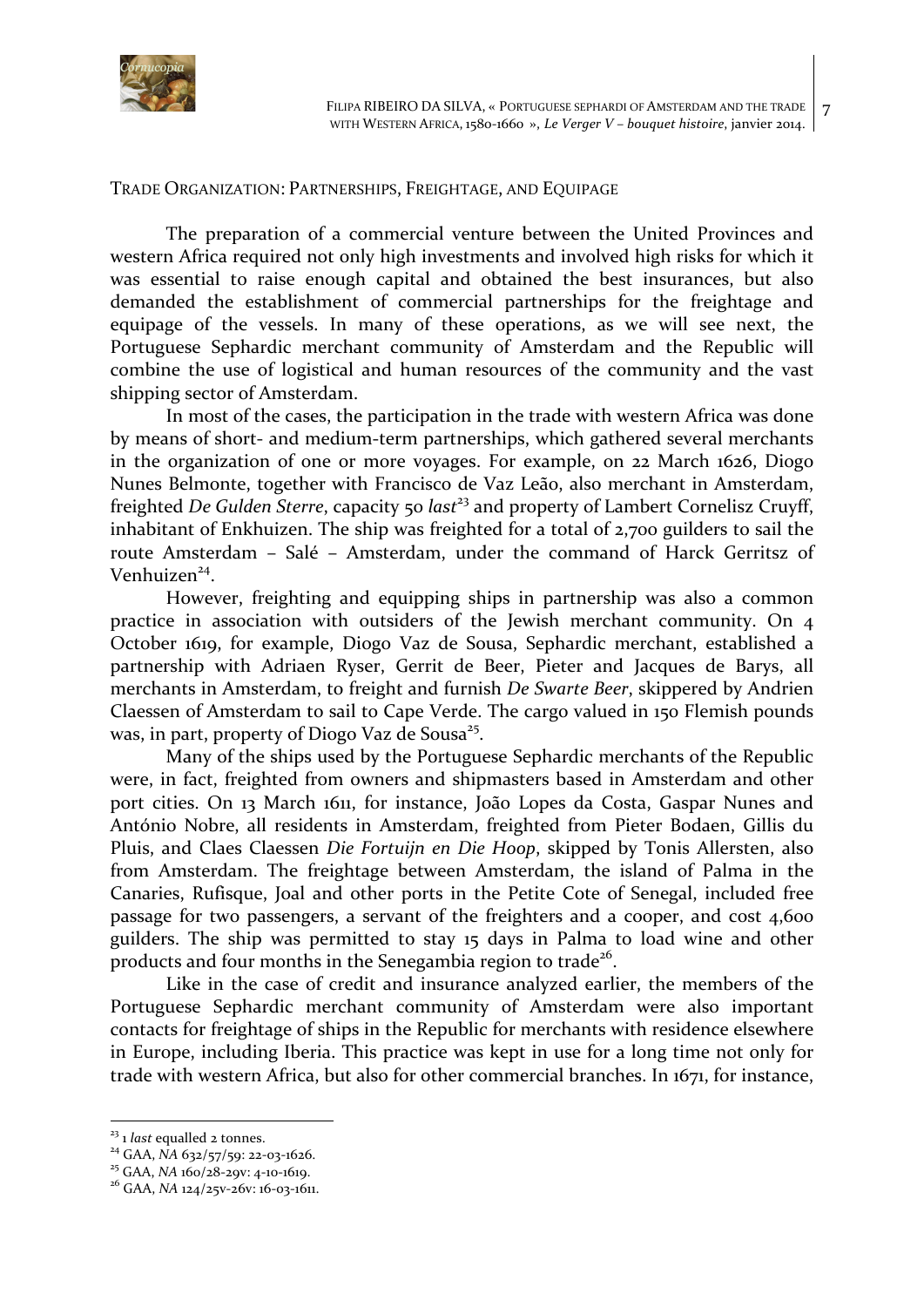

Jerónimo Nunes da Costa, agent of the Portuguese King in the Republic and prominent member of the Portuguese Jewish community of Amsterdam set a contract on behalf of Francisco Ribeiro da Costa and associates, merchants in Angola and Madeira, for the shipping of several products from these regions on board the ship *De Romeijnse Maecht*, skipped by Jan Pietersz of Venhuyzen and property of Sijvert Crommendijck, Tade Pieterss Stricjckbol, and associates<sup>27</sup>.

## **AGENTS**

However, capital, insurance and good commercial organization were not sufficient to guarantee the success of the business. In fact, to participate and protect their interests in any business branch, merchants of the early modern period could choose to live in their main regions of business, have direct associates to take permanent and/or temporary residence in those places, or hire agents or commercial representatives to safeguard their interests locally. The same type of solutions was also adopted to defend their interests on board merchant ships or in the temporary and/or permanent commercial outposts. To operate in the trade with western Africa in an efficient way, the Portuguese Sephardi of Amsterdam, like other businessmen in the Republic, needed to recruit commercial agents to defend their interest in their areas of investment. For this, the Sephardi would recruit different agents, either among the members of the community, or outsiders to the group.

During the period under study, the members of the Portuguese Jewish community usually stayed as residents in Amsterdam, and had as their main associates and/or partners, merchants with residence in other important commercial centres, either in Portugal and the Mediterranean, or in the overseas territories. Simultaneously, they resorted to the recruitment of agents and factors to travel on board ships accompanying merchandise in their long-distant circuits and to take care of commercial transactions in western Africa and other regions.

In the capacity of commercial partners of Dutch, Flemish, German and other foreign merchants of the Republic, the Portuguese Sephardi of Amsterdam also opted, in some cases, to travel to western Africa to defend their own interests. This choice was likely due to their deeper knowledge of the region and local commercial practices. This would have been especially the case, in the early seventeenth century, when Dutch businessmen had just begun their commercial contact with these regions. In this period, members of the Jewish community often appear in the sources as partnersagents of merchants outsiders to the group with residence in the Republic and interests in the western African trade. On 4 October 1619, for example, Diogo Vaz de Sousa, merchant in Amsterdam, and partner of Adriaen Ryser, Gerrit de Beer, Pieter and Jacques de Barys, already quoted, agreed to travel on board *De Swarte Beer*, sailing to Cape Verde, as co-owner of the cargo and responsible for its security during the transport and transactions in the western coast of Africa<sup>28</sup>.

This practice is also adopted in commercial partnerships involving only members of the Portuguese Sephardic merchant community of Amsterdam and the

<sup>&</sup>lt;sup>27</sup> GAA, *NA* 3589/284A: 23-09-1671.<br><sup>28</sup> GAA, *NA* 160/28-29v: 4-10-1619.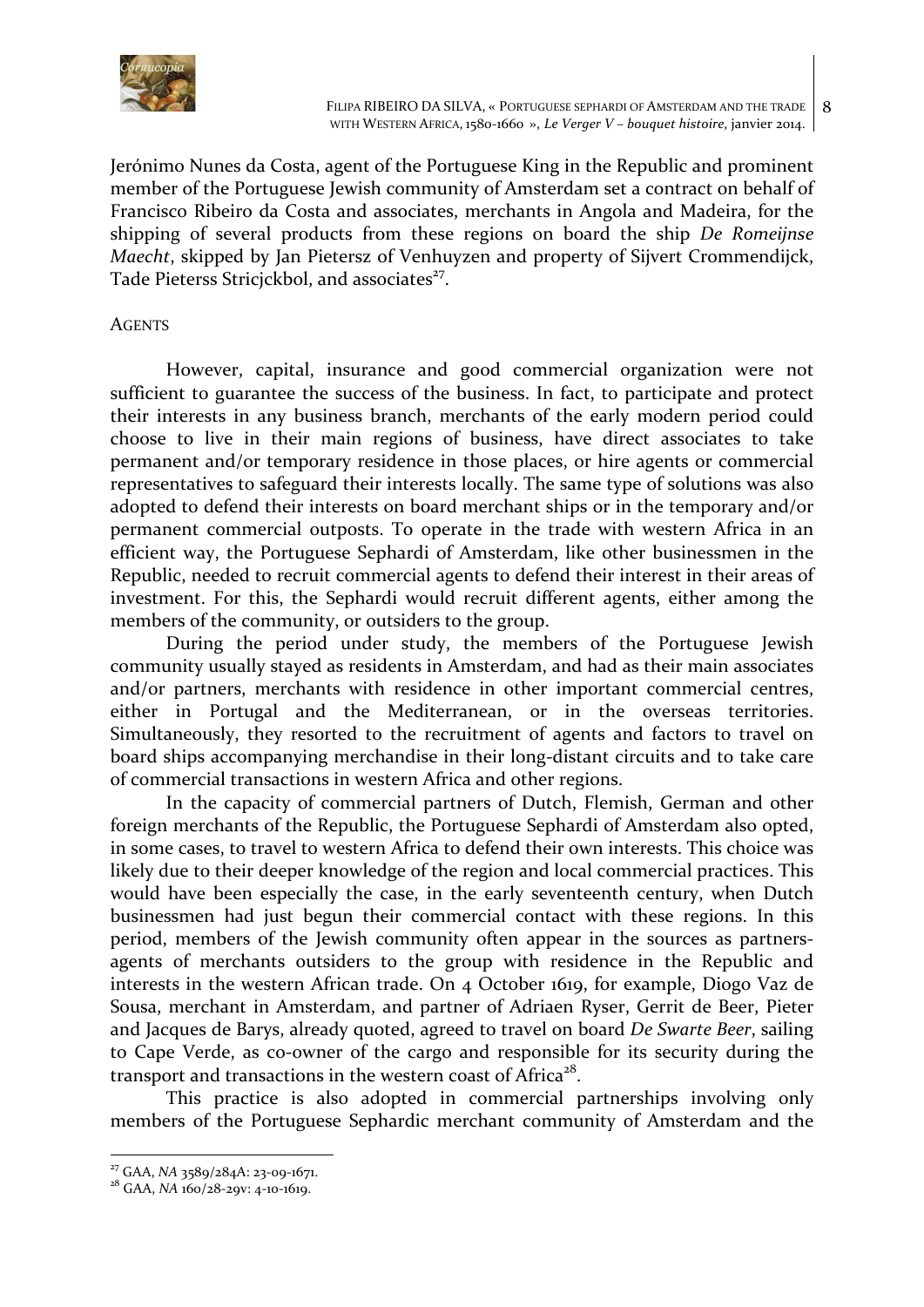

Republic. On 24 December 1610, for instance, Gaspar Sanches and Pero Rodrigues da Veiga freighted *Het Vliegende Hert*, skippered by Heyns Claessen to sail between Amsterdam and Portudal, and had agreed that Pero da Veiga and his brother Gaspar Fernandes would go on board to trade the merchandise<sup>29</sup>.

However, in most of these voyages to western Africa as well as in trips heading to other colonial spaces, the wealthiest merchants often chose to stay in Europe and sent their agents on board ships or recruited factors to represent their interests in these distant and, sometimes, inhospitable places. This was a common practice also among the merchants of the Portuguese Sephardic community of Amsterdam. On 19 September 1609, for instance, Gaspar Nunes and Gaspar Fernandes hired as agents Luís Fernandes and Gaspar Fernandes, cited in the beginning of this study. These agents were to travel on board the *St. Jacob* heading to the ports of Portudal, Joal and Rufisque. There, they would be responsible for trading the cargo and purchase goods, including elephant tusks, wax, hides and other products<sup>30</sup>. Simão Rodrigues Pinel and Estevão Rodrigues Penso, already quoted, were also part of the group of men regularly hired by the merchants of the community for these voyages and transactions in the region of the Rivers of Guinea. On 19 January 1611, for instance, these two men were hired by Diogo Dias Querido and Diogo da Silva to travel on board the *Santiago* between Amsterdam and the ports of Portudal and Joal and to trade the cargo there<sup>31</sup>.

The Portuguese Sephardi did also celebrate labour contracts with some merchants to act as their factors in the western coast of Africa. Diogo da Silva, Portuguese Jew and merchant in Amsterdam, together with his partners (among them Diogo Dias Querido) hired and maintained factors in the Petite Cote of Senegal serving in these ports for periods of one to two years, and sometimes even longer. Simão Rodrigues de Noé, Diogo Vaz and Jerónimo Freire (the latter also known among the members of the community by the name of Jacob Peregrino or Pelegrino) were three of these men. Between 1609 and 1620, their names appear regularly in the notarial acts of Amsterdam concerning the activities of Diogo da Silva and his partners in the region of the Rivers of Guinea<sup>32</sup>. In 1612, for instance, Querido freighted the *Jonas* for a voyage between Amsterdam and Senegambia, and calling at Cape Verde, Portudal, Joal and Rufisque. In the return-voyage, the shipmaster, Douwe Annes of Enkhuizen and his crew should bring the merchandise acquired in the coast. In addition, they should also obtained a statement from Querido's factor in the region at the time, Jacob Pelegrino, confirming that the ship master and crew have fulfilled all their obligations, as determined in the freight contract<sup>33</sup>. This reference confirms the presence of Peregrino in the coast in the capacity of factor of Querido for a period likely superior to one year, as these voyages often lasted more than 20 months.

Outsiders to the Portuguese Sephardic community were also often hired as

<sup>&</sup>lt;sup>29</sup> GAA, *NA* 62/210v: 24-12-1610.<br><sup>30</sup> GAA, *NA* 160/28-29v: 4-10-1609; *NA* 62/210v: 24-12-1610; *NA* 62/206: 22-11-1610; *NA* 375/516-516v: 20-09-1612. T. Green, « Further considerations on the Sephardim of the Petite Côte », *History in Africa*, n. 32, 2005, p. 169, 175. P. Mark & J. da S. Horta, « Two early Seventeenth-Century Sephardic communities on Senegal's Petite Côte », History in Africa, n. 31, 2004, p. 239.<br><sup>31</sup> GAA, NA 62/218v: 19-01-1611.<br><sup>32</sup> GAA, NA 115/23: 19-09-1609; NA 117/22: 19-09-1609; NA 117/22-23: 19-12-1609; NA 62/206: 22-11-1610; NA 62/209: 8-

<sup>12-1610;</sup> *NA* 128/182-183: 19-09-1612. 33 GAA. *NA* 128/182-183: 19-09-1612; *NA* 645/887: 22-01-1620.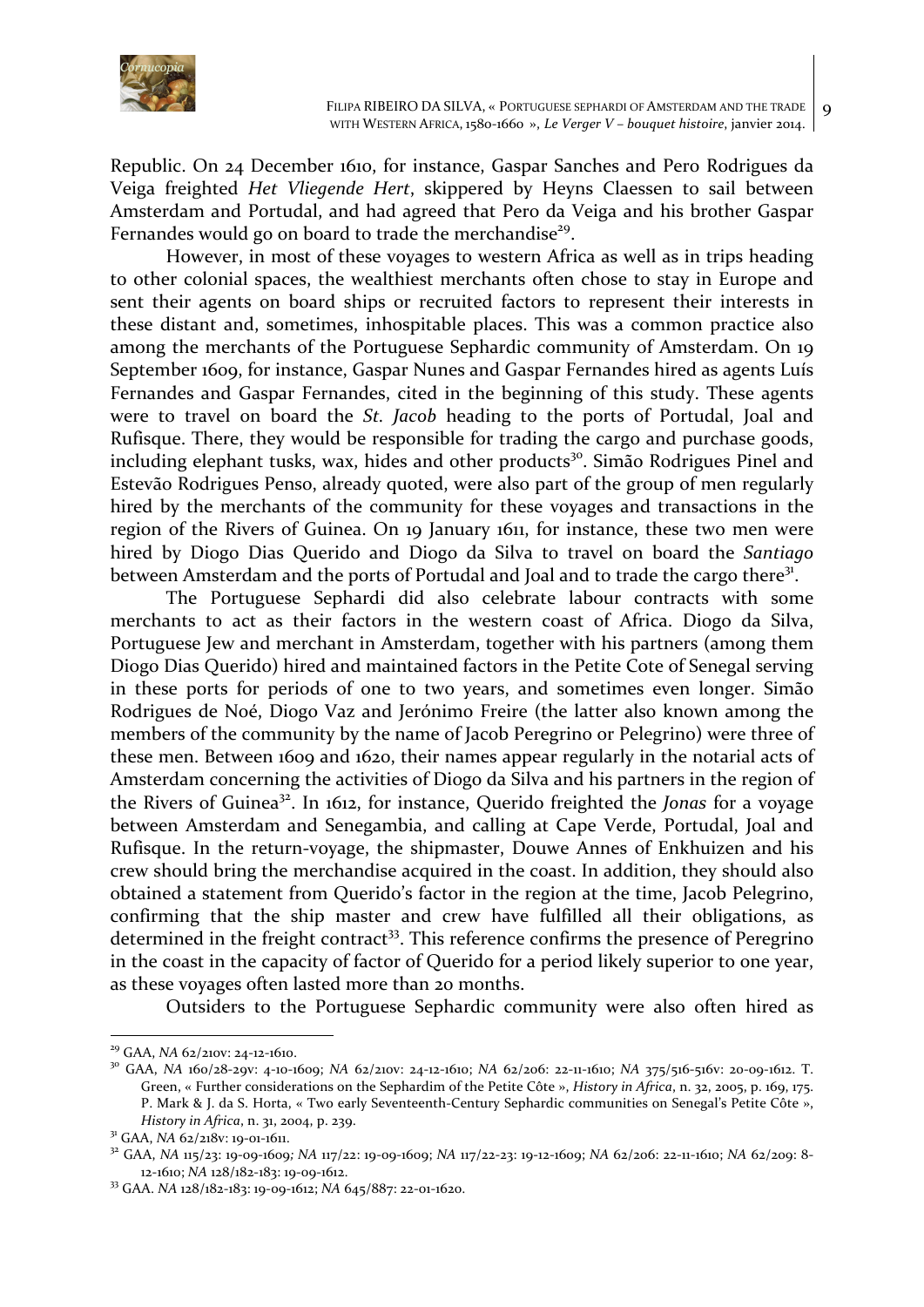

agents by Jewish merchants of Amsterdam, to serve either in the Republic or overseas. On 5 August 1611, for example, Duarte Fernandes, resident in Amsterdam, granted power of attorney to Jaspar Moerman, merchant in Rotterdam, to control the arrival and unloading of merchandise brought from western Africa in ships freighted by Fernandes and his associates<sup>34</sup>.

This practice would continue in use in the following decades as means to defend the commercial interests of the Jewish merchants of Amsterdam in the Provinces and overseas. In 1646, for instance, Isaac de Carvalho, member of the community, on behalf of Pedro Dias and associates, based in Rouen (France), hired Pieter Meijnertsen of Hoorn to travel on board the *Eendracht* to the Calabar Coast in the capacity of commercial agent of the aforementioned merchants<sup>35</sup>. As a whole, these agents formed in many cases extended financial and commercial networks that guaranteed the successful participation of the Portuguese Jewish Sephardi in the trade with various regions of western Africa and within its different commercial branches.

## INVESTMENTS: GEOGRAPHICAL AREAS AND COMMERCIAL BRANCHES

During the period here under study, the investment of the Portuguese Jews of Amsterdam and their associates, either in the Dutch Republic or elsewhere, showed distinct characteristics in the decades before and after the establishment of the WIC.

In the years prior to 1621, the Portuguese Jewish merchants of Amsterdam managed a portfolio of investments in three main geo-economic regions of the western coast of Africa, namely the north of Africa, Senegambia and the Rivers of Guinea, and the coast of Angola. Their investments were, however, more prominent in the two latter regions than in the former. Among the most active members of the Portuguese Sephardi in these two regions were Gaspar Sanches, Gaspar Nunes, Pero Rodrigues da Veiga, Duarte Fernandes, Diogo da Silva and Diogo Nunes Belmonte. Let us analyse now in greater detail their participation in the various commercial branches of these two regions. To do so, we will use a small number of examples, whose selection has been made accordingly to the quality and number of sources available.

During the 1600s and 1620s, Gaspar Sanches, resident in Rotterdam, and Gaspar Nunes, inhabitant of Amsterdam, were certainly two of the most active Portuguese Jewish merchants in the trade between the Republic and the region of Senegambia, Rivers of Guinea and Cape Verde. In partnership, Sanches and Nunes organized several voyages to the aforementioned regions of western Africa. Their activities were centred, essentially, in the ports of Portudal, Joal, and Rufisque and in the Cape Verdean islands. On 19 September 1609, for instance, the two merchants freighted the *St. Jacob*, with a capacity of 80 *last*, for a total of 7,000 guilders. The ship, skippered by Govert Jansen of Rotterdam, was to sail between the latter city and Portudal and return to the same port in the Maas River. In the following year a similar contract was signed with the same captain<sup>36</sup>.

Gaspar Sanches and Gaspar Nunes appear also involved in the commerce of

<sup>&</sup>lt;sup>34</sup> GAA, *NA* 124/131-131v: 5-08-1611.<br><sup>35</sup> GAA, *NA* 1690/599: 16-04-1648.

<sup>&</sup>lt;sup>36</sup> GAA, *NA* 115/22-23: 19-09-1609; *NA* 117/22: 19-09-1609; *NA* 117-22-23: 19-09-1609; *NA* 62/195v: 30-09-1610.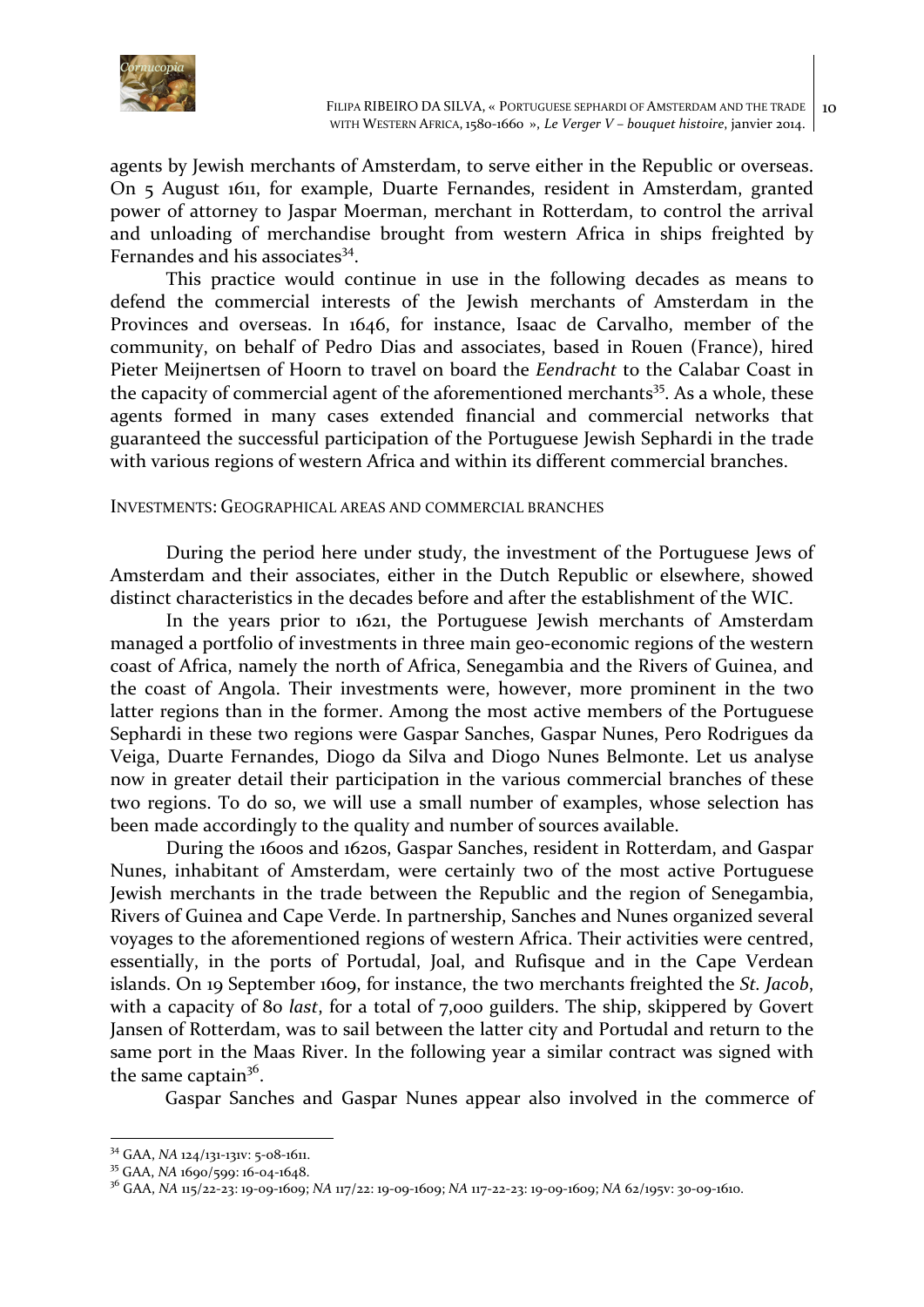

hides between the Republic and Cape Verde. On 14 January 1611, for example, Paulus Claesz declared before the notary in Amsterdam that he had bought circa 50 hides for the value of 50 *stuivers* per piece. These were part of a load of hides, property of Sanches and Nunes imported from Cape Verde by Gaspar Fernandes, agent of the aforementioned merchants, on board the ship of Govert Jansen. In the following year, these merchants hired again Govert Jansen for one more voyage to Cape Verde to acquire a new shipment of hides<sup>37</sup>.

In Angola, the main activity of the Portuguese Jewish merchants of Amsterdam appears to have been the slave trade and purchase of ivory. During the period under study, Diogo Nunes Belmont appears among the most active businessmen in the region. The ships freighted by Belmonte to trade with Angola were mainly busy with the transport of slaves from Angola to the Spanish Americas, and with the shipment of precious stones and other local products from the Americas to Europe. On 22 May 1613, for instance, Belmonte freighted *De Engel Michiel* to transport slaves from Luanda to the Spanish Indies. The ship was expected to return to Seville with a load of gold, and silver<sup>38</sup>. In the following years and until the first half of the 1620s, several similar voyages were organized by Belmonte and his associates for identical purposes, as we will explain in more detail in the last section of this study devoted to the reconstruction of financial and commercial networks of the Portuguese Jewish merchants to operate in Europe and overseas.

But, here, it is also important to emphasize that the activities of the Portuguese Jews of Amsterdam were not limited solely to the decades prior to the 1620s. After the establishment of the WIC, in order to continue participating in the Atlantic trade, the Portuguese Jewish merchants adopted several strategies (alike their fellow Christian merchants). In fact, these businessmen continued their activities in the Atlantic and western Africa either indirectly by offering their shipping services to the Company, or directly by challenging the monopoly of the WIC over the Atlantic commerce.

In the decades following the establishment of the WIC, the efforts of the Company to implement and control the monopoly led many merchants with interest in trading with the regions under the jurisdiction of the Company to become involved in activities deemed as illegal by the WIC. Among the several strategies adopted were, for example, the use of false passports and papers, the establishment of freight contracts that forced ship captains to depart from ports outside of the Republic and that recommended shipmasters to avoid anchoring at Atlantic ports controlled by the WIC, including those in the western coast of Africa. On 16 April 1648, for example, *De Eendracht*, freighted by Isaac de Carvalho, already quoted, for a voyage between Amsterdam and the Calabar Coast, departed from the Republic, but with a passport issued by the King of France. In the return-voyage to Europe, due to problems with the 240 slaves onboard, the ship was forced to anchor in the island of São Tomé, and the officials of the Portuguese Crown decided to arrest the ship, crew and cargo under the suspicion of false documents<sup>39</sup>.

However, the Portuguese Jewish merchants of the Republic did also develop

<sup>&</sup>lt;sup>37</sup> GAA, *NA* 62/217v: 14-01-1611; *NA* 62/219: 19-01-1611; *NA* 62/421: 2-01-1612; *NA* 62/589: 31-01-1612.

<sup>&</sup>lt;sup>38</sup> GAA, *NA* 258/81v: 19-03-1613; *NA* 254/188-188v: 22-05-1614.<br><sup>39</sup> GAA, *NA* 1690/599: 16-04-1648.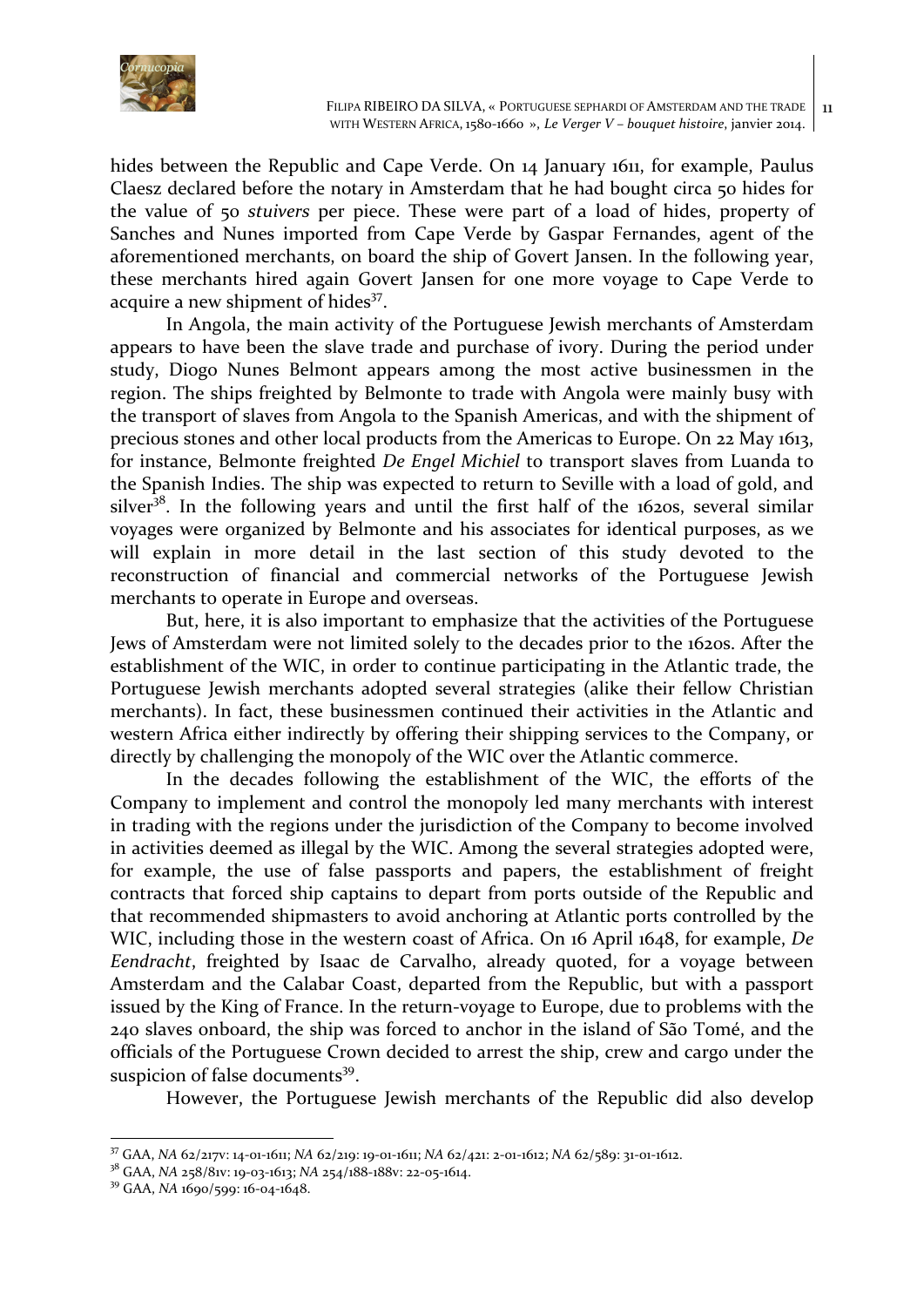

collaborative relations with the Company, including, in some cases, the establishment of partnerships for the transport of merchandise, as well as the direct participation in the Atlantic commerce; the latter made possible by the end of the 1640s. In 1660, for instance, António Luís, merchant in Amsterdam, signed a freight contract with Claes Pieters Booschieter and Pieter Honting, directors of the Chamber of West Friesland and the North Quartier of the Company. The *St. Jacob* was to sail between the Republic and the Gulf of Guinea, where she should be loaded with slaves, destined to Curaçao for further re-exportation into the Spanish Americas and the intra-Caribbean slave market<sup>40</sup>.

Given, however, the high risks associated with this type of activities, the constant disputes between the European States for the control of the imperial spaces, and the regular attacks to ships, from the 1640s onwards, several members of the Portuguese Sephardic merchant community of the Republic opted to replace their direct participation in the trade with western Africa and other Atlantic regions under the jurisdiction of the Dutch Company, with forms of indirect involvement in these businesses. These forms would be mainly two: purchase of shares of the WIC in the Amsterdam stock exchange and credit offers to other Jewish merchants based in the Caribbean, the Antilles and the Dutch Guianas. Here, the latter were involved in trade and in the development of plantation for intensive production of cash crops, in particular, sugar cane<sup>41</sup>. After the later  $1640s$ , the Portuguese Sephardi appear referred in the Notarial Acts of Amsterdam mainly as buyers and/or owners of WIC shares, often from the Chamber of Amsterdam. Luís Gomes de Ávila, Manuel Dias de Pas, Luís Mendes de Pas, Duarte Dias de Pas, Andréa de los Rios, Miguel de los Rios, Luís de Azevedo, Joseph Mendes da Costa, Jacob Vila Real and Diogo Rodigues de Spinosa were among the businessmen of the community involved in this type of activity. The purchase of Company shares was often done through brokers of the Amsterdam stock Exchange and other businessmen in the city, including Albertus Ruijtier, Samuel Cassart, Dirck and Adriaen Snooy, Egbert Schut, Adriaen Blocq Martensz and Philippo Sannios<sup>42</sup>. This practice would continue in the following decades. Still in October and November 1660, for example, Abraham Sena, Portuguese Jewish merchant resident in Amsterdam gave permission to Jean van Haringhoeck, to sell shares of the WIC in the value of  $2,400$  guilders<sup>43</sup>.

<sup>&</sup>lt;sup>40</sup> GAA, NA 2211/666: 25-10-1661. See also: H. Jordaan, « The Curaçao Slave Market: From Asiento trade to Free trade, 1700-1730 » in Johannes Postma & Victor Enthoven (dir.), op. cit., p. 219-258. Wim Klooster, «Curaçao and the Caribbean Transit Trade» in *Ibid.*, p. 203-218. Johannes Postma, « Suriname and its Atlantic connections » in *Ibid.*, p. 287-322.<br><sup>41</sup> Catia Antunes, « Desarollo y Caracetristicas de una Sociedad Multicultural » in A. Crespo Solana and M. D.

Gonzalez-Ripoll (dir.), *Historia de las Antillas no Hispanas*, Madrid, Ediciones Doce Calles/Consejo Superior de Investigaciones Cientificas, 2011, p. 421-440. *Id.*, « Poblacion en las Antillas Neerlandesas, siglos XVI-XXI » in *Ibid.*, p. 399-420. C. Ch. Goslinga, *A short history of the Netherlands Antilles and Surinam*, La Haye, Martinus Nijhoff, 1979. *Id.*, *The Dutch in the Caribbean and in the Guianas, 1680-1791*, Assen, Van Gorcum, 1985. *Id.*, *The* Dutch in the Caribbean and on the Wild Coast, 1580-1680, Assen, Van Gorcum, 1990.<br><sup>42</sup> GAA, NA 2188A/134: 23-02-1649; NA 876/24v-25: 11-02-1650; NA 2189A364: 11-05-1650; NA 2189B/662: 26-08-1650;

*NA* 2189B/688: 27-08-1650; *NA* 2189B/706: 31-08-1650; *NA* 2189B/709: 31-08-1650; *NA* 2189B/940: 21-10-1650; *NA* 2189B/954: 27-10-1650.<br><sup>43</sup> GAA, *NA* 1136/313-318v: 7-03-1661.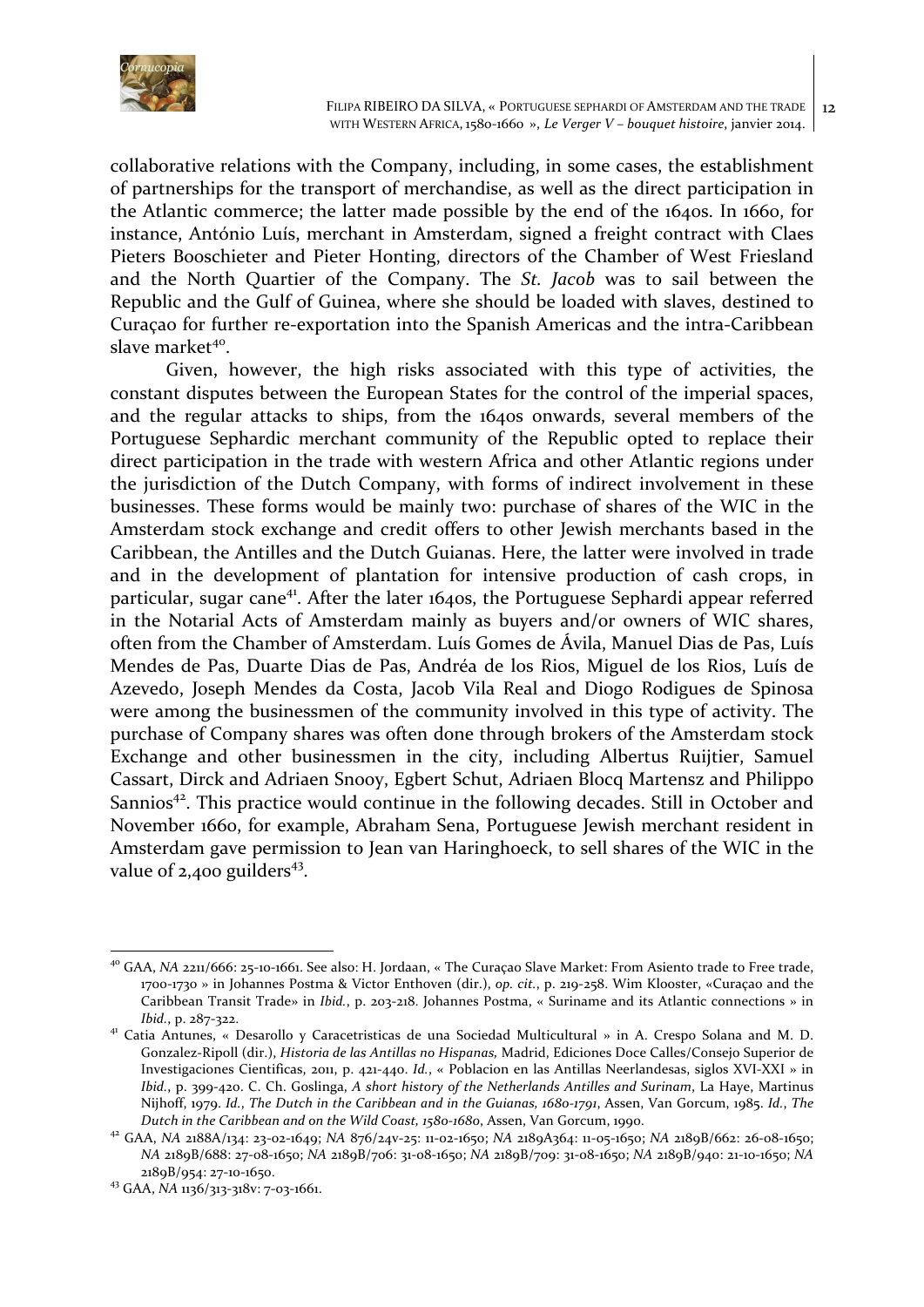

#### **NETWORKS**

To guarantee good connections between various regions of investment and commercial branches it was essential for any merchant of the time to build a network of agents to finance the business, safeguard related risks, to assure the transactions and transport of cargos in safety.

Diogo Nunes Belmonte, also mentioned in the sources as Jacob Belmonte, is a case in point to illustrate the type of networks built by the merchants of the Portuguese Sephardic community operating in western African and combining this activity with a wide range of other initiatives. His activities can be traced between 1613 and 1629. During this period, Belmonte was involved in the trade with western Africa, the north of Africa, Brazil, Spanish America and the Mediterranean. Given Belmonte's connections with ship masters of the Hanseatic cities it is also likely that his businesses and activities did also encompass the Baltic; although in the source materials we did not find direct evidence of his participation in this area.

In terms of business branches, Belmonte had a diversified portfolio, combining investments in various commercial branches along the western coast of Africa with businesses in other overseas and European spaces. In the archives, we could find clear evidence of his involvement in the ivory, hides, and gold trades, in the slave trade, and in the sugar shipping and trade, as well as of other products, including precious stones.

In western Africa, Belmonte had investments in the north of Africa, Guinea and Angola. In the north of Africa, Diogo Nunes had commercial relations with the city of Salé (present-day Morocco). In this business, Diogo Dias Querido, his brother-in-law, also known as Aron Querido, was Belmonte's main partner and agent, staying, at times, in Salé, in the capacity of Belmonte's factor<sup>44</sup>.

In sub-Saharan Africa, the main investments of Belmonte were in Guinea and Angola. In the Rivers of Guinea, Diogo Nunes participated actively in the trade of hides and ivory. The ships freighted by Belmonte to operate in this region sailed between the Republic and Guinea, returning to their ports of departure, or, sometimes, to other destinations, located mainly in the Mediterranean. Here, Belmonte, also had important businesses. In 1612, for example, Diogo Nunes in partnership with Diogo Dias Querido, Eliau Benevista and Francisco Lopes Pinto, the latter two Jewish merchants based in Venice, entrusted Jacob Peregrino, Jewish merchant in Amsterdam, already quoted, a cargo to be traded in the Petite Cote of Senegal. In the return-voyage to Europe, the captain of the ship *Jonas*, Douwe Annes of Enkhuizen, already cited, had clear instructions to sail to Livorno, where the cargo (possibly slaves, hides and ivory) was to be traded. In these activities, Dias Querido and his associates in Venice, appear to be Belmonte's main commercial partners and representatives in the Mediterranean region $45$ .

The ships heading to Angola, on the other hand, were busy with the transport of slaves to the Spanish Americas, and returned to Seville loaded with precious metals and other products, as we have mentioned earlier<sup>46</sup>. To participate in the transatlantic

<sup>&</sup>lt;sup>44</sup> GAA, *NA* 632/57/59: 22-03-1626.<br><sup>45</sup> GAA, *NA* 258/83: 28-01-1614; *NA* 645/887: 22-01-1690.

<sup>&</sup>lt;sup>46</sup> GAA, *NA* 258/81v: 19-03-1613; *NA* 254/188-188v: 22-05-1614.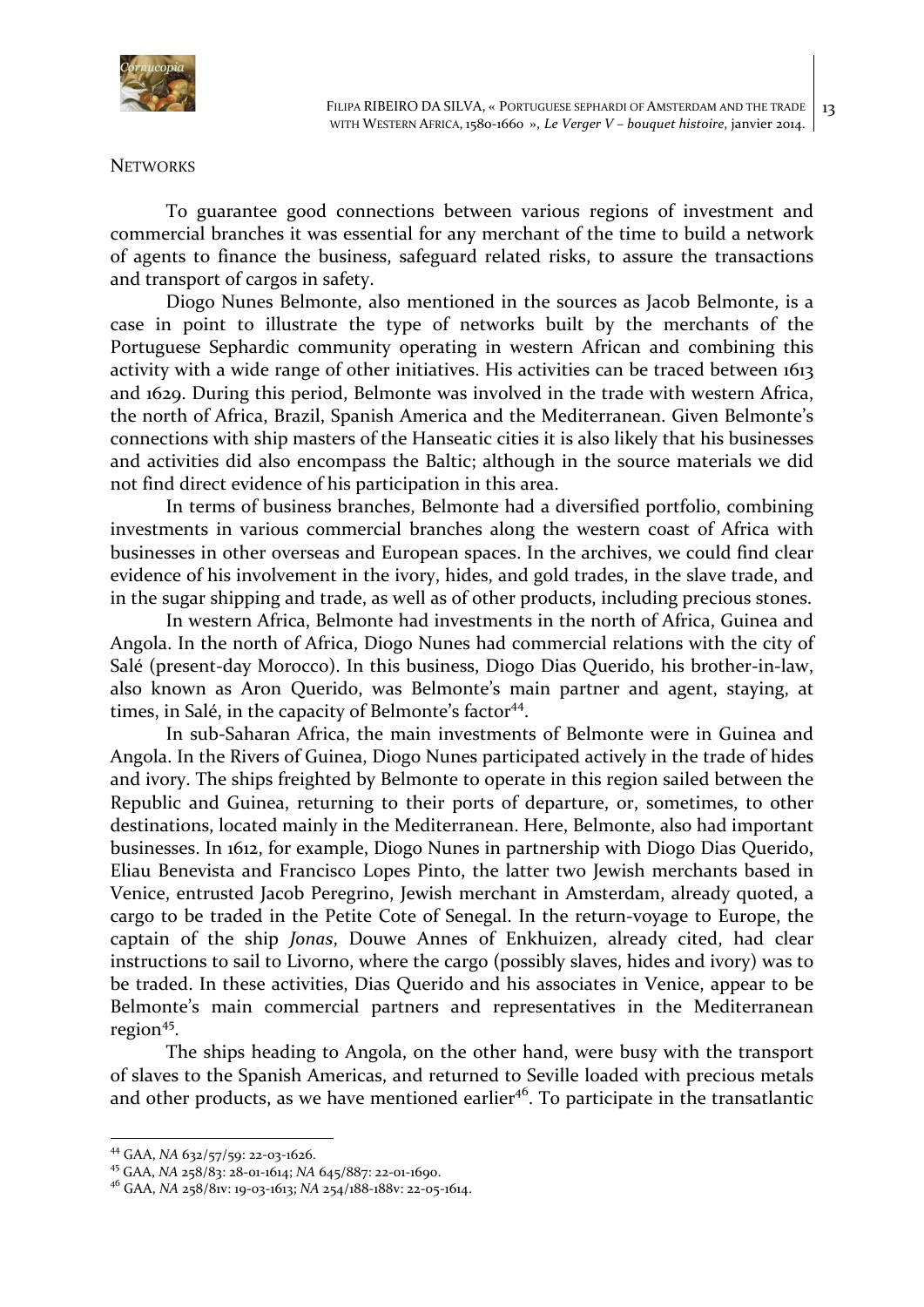

slave trade Belmonte depended on efficient connections in Europe, Africa and the Americas. In Europe, Diogo Nunes was associated with Sebastião Ribeiro and Manuel Carvalho, both based in Amsterdam. In this business, Sebastião Ribeiro was not only an investor in the voyages, but also served as ship captain on several occasions. In 1613, for instance, in the voyage of *De Engel Michiel*, freighted by both merchants, Ribeiro not only commanded the ship but also received clear instructions to buy slaves in Angola, and sell them in the West Indies. Among the ports listed to disembark and sell slaves were: the islands of Jamaica and Martinique, and several ports along the coast of Honduras<sup>47</sup>.

Belmonte and Ribeiro also maintained close connections with Custódio Lobo da Costa in Lisbon; whilst in the Spanish Americas his main contact was Francisco Ribeiro. Custódio da Costa, brother of Ribeiro was also merchant, and on several occasions also acted as captain of the ships freighted by Belmonte and Ribeiro, and as their representative in Iberia and overseas. In 1623, for instance, the ship *Espírito Santo* da Nazaré, freighted by Belmonte and Ribeiro, was commanded by Costa. The ship departed from Lisbon to Seville. There Costa was responsible for taking care of all paper work at the *Casa de la Contratacion* to acquire all required licences to sail to the Spanish America, the main destination of the vessel<sup>48</sup>. From Seville, Costa was expected to head south to Angola, where he was also responsible for the purchase of slaves<sup>49</sup>. Manuel de Carvalho, Portuguese resident in Amsterdam, was also involved in this business, providing credit to Belmonte<sup>50</sup>.

During this period, Belmonte appeared also involved in the sugar trade between Brazil and Portugal<sup>51</sup>. However, the participation of Belmonte in the sugar trade was not only limited to the import of Brazilian sugar to Portugal, but also included its redistribution to the Dutch Republic and the Hanseatic cities<sup>52</sup>. Diogo Nunes appears also engaged in the redistribution of Brazilian sugar across the Mediterranean, using several ports in the Italian cities for this purpose. During this period, Belmonte freighted several ships in the Republic to transport sugar from Porto, Viana and Lisbon to the ports of Livorno, Pisa and Venice<sup>53</sup>.

In the Mediterranean, Belmonte was also involved in the trade of hides and precious stones<sup>54</sup>. In this region, his main activities depended on a wide network that linked Livorno, Venice and Pisa: Jorge da Veiga Pinto was his contact in the first city, Eliau Benevista, Rafael da Cunha and Abraham Cousin in the second, and Francisco Gomes de Morais in the latter.

Equally important to guarantee his participation in the different regions and business branches were Belmonte's contacts in northern Europe. These connections were essential to obtain insurances and credit. In Antwerp, his main contacts were

 <sup>47</sup> *Ibid.*

<sup>&</sup>lt;sup>48</sup> Linda A. Newson & Susie Minchin, *From Capture to Sale: The Portuguese Slave Trade to Spanish America in the* Early Seventeenth century, Leiden, Brill, 2007, chap. 1. Henriqueta Vila Vilar, *Hispanoamérica* y el comercio de esclavos, Sevilla, Escuela de Estudios Hispano-Americanos, 1977.<br><sup>49</sup> GAA, NA 646ª/394: 28-03-1623.<br><sup>50</sup> GAA, NA 146/199v-200v: 23-02-1617.<br><sup>51</sup> GAA, NA 253/reg. 12/37: 21-03-1613.<br><sup>52</sup> GAA, NA 646sa/672: 1-09-1623.<br><sup>53</sup> G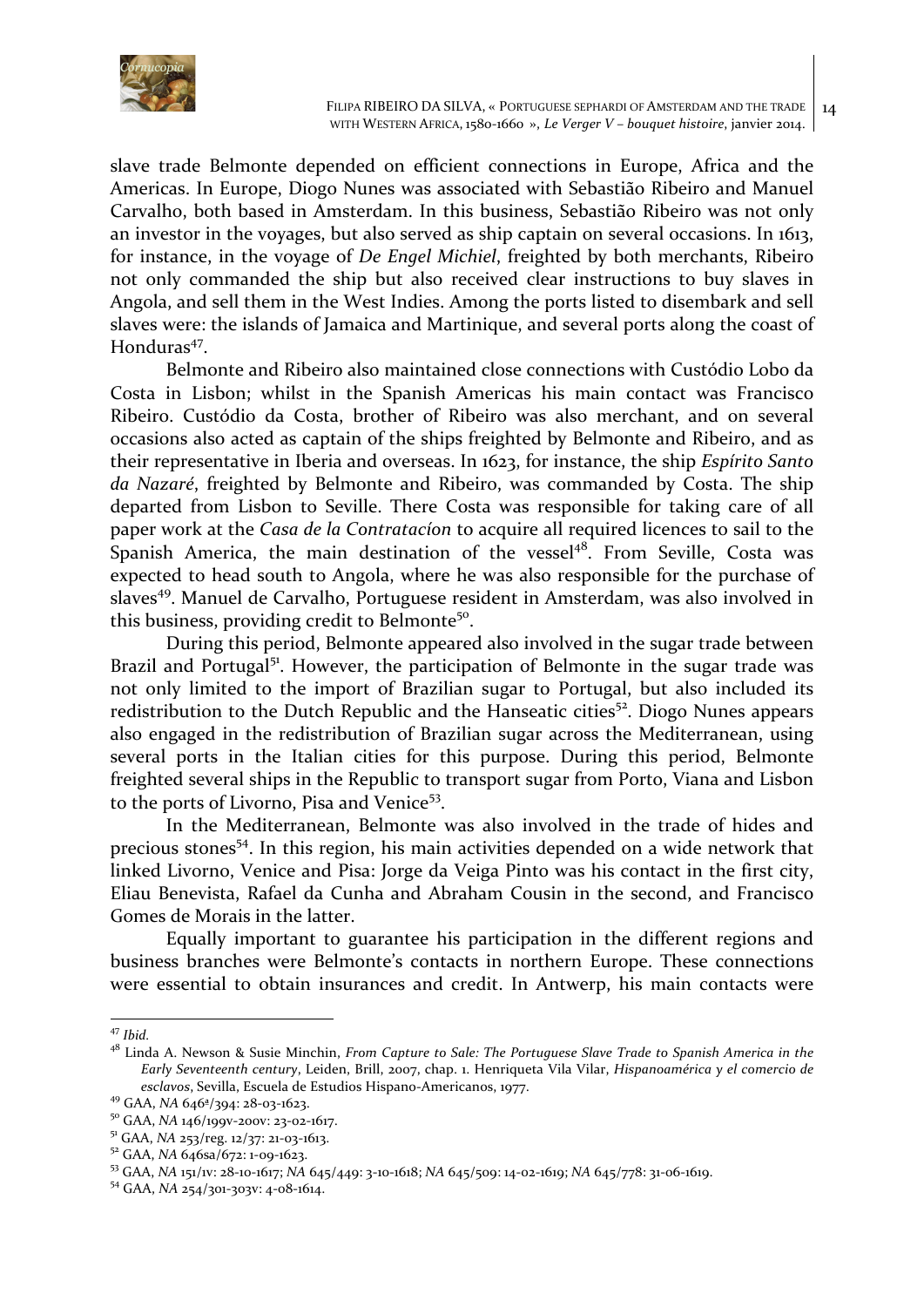

Manuel Nunes d'Évora, and Manuel and Diogo Francês; whilst Jacome Luis and Johan Luce were his main representatives in Baione and London. Finally in Amsterdam, Belmonte depended upon a specific group of businessmen to insure his vessels. Among these were Jan Jansz Smits, Anthoni van Diemen, Pelgrom van Dronckelaer, Hans van Soldt de Jonge, Hendrick Voet, Albert Schuijt, Willem Pauw, and Van der Boggeart. In 1614, these men would insure slaves transported from Luanda to the Spanish Indies on board *De Engel Michiel*, already mentioned<sup>55</sup>.

Like other networks recently studied<sup>56</sup>, and in contrast with the traditional historiography, the network of Belmonte shows clearly the presence of merchants outsiders to the Jewish community of the Republic and other regions. The case here analysed also makes evident the length of these networks from a geographical view point, encompassing, sometimes, territories under the jurisdiction of different european monarchs and their empires. This evidence also confirms the diverse and complementary character of the investment of these businessmen in various business branches<sup>57</sup>.

## **CONCLUSION**

The data analyzed in this study clearly show that to organize their participation in the trade with western Africa and other regions, the Portuguese Sephardi merchants of Amsterdam and the Dutch Republic relied not only on members of the community but also on outsiders.

We find, therefore, Christian businessmen based in Amsterdam as insurers of ships and cargos of Jewish merchants. Partnerships in the freightage and equipage of ships with outsiders are also regularly referred in the sources. Less common was the recruitment of commercial agents among merchants that did not belong to the community. However, this choice or preference was, in our view, due to the knowledge that these men had of the overseas territories, the several commercial branches, and trading practices in use. This know how gave them a good reputation either among the merchants of the Portuguese Sephardic community, but also among the Christian merchants of the Republic, who also hired their services.

The information here presented shows once again the advantages of the Diaspora for the development of the economic activities of the Sephardi. But, simultaneously, also challenges the image of these activities and their actors as solely of Jewish origin; an idea dominant in the historiography till recent times. Like other

<sup>&</sup>lt;sup>55</sup> GAA, *NA* 254/188-189: 22-05-1614.

<sup>&</sup>lt;sup>56</sup> Francesca Trivellato, *The familiarity of strangers. The Sephardic Diaspora, Livorno, and cross-cultural trade in the Early Modern Period, New Haven, Yale University Press, 2009. Xabier Lamikiz, Trade and trust in the eighteenth century Atlantic World. Spanish merchants and their overseas networks*, [s.l.], Royal Historical Society/Boydell Press, 2010.<br><sup>57</sup> Filipa Ribeiro da Silva, « Crossing Empires: Portuguese, Sephardic, and Dutch Business Networks in the Atlantic

Slave Trade, 1580-1674 », *The Americas*, vol. 68, n. 1, Julho, 2011, p. 7-32. For recent discussion on the formation of informal networks and their operations in imperial spaces see, among others: Amélia Polónia, « Informal self-organised networks in the First Global Age. The case of the Jesuits in Japan », The Bulletin of the Institute *for World Affairs Kyoto Sangyo University*, n. 28, 2012. Catia Antunes, « Free Agents and Formal Institutions in the Portuguese Empire: Towards a Framework of Analysis », Portuguese Studies, vol. 28, n. 2, 2012, p. 173-185. Ana Sofia Ribeiro, *Mechanisms and criteria of cooperation in trading networks of the First Global Age. The case study* of Simon Ruiz network, 1557-1606, PhD diss., University of Porto, 2011.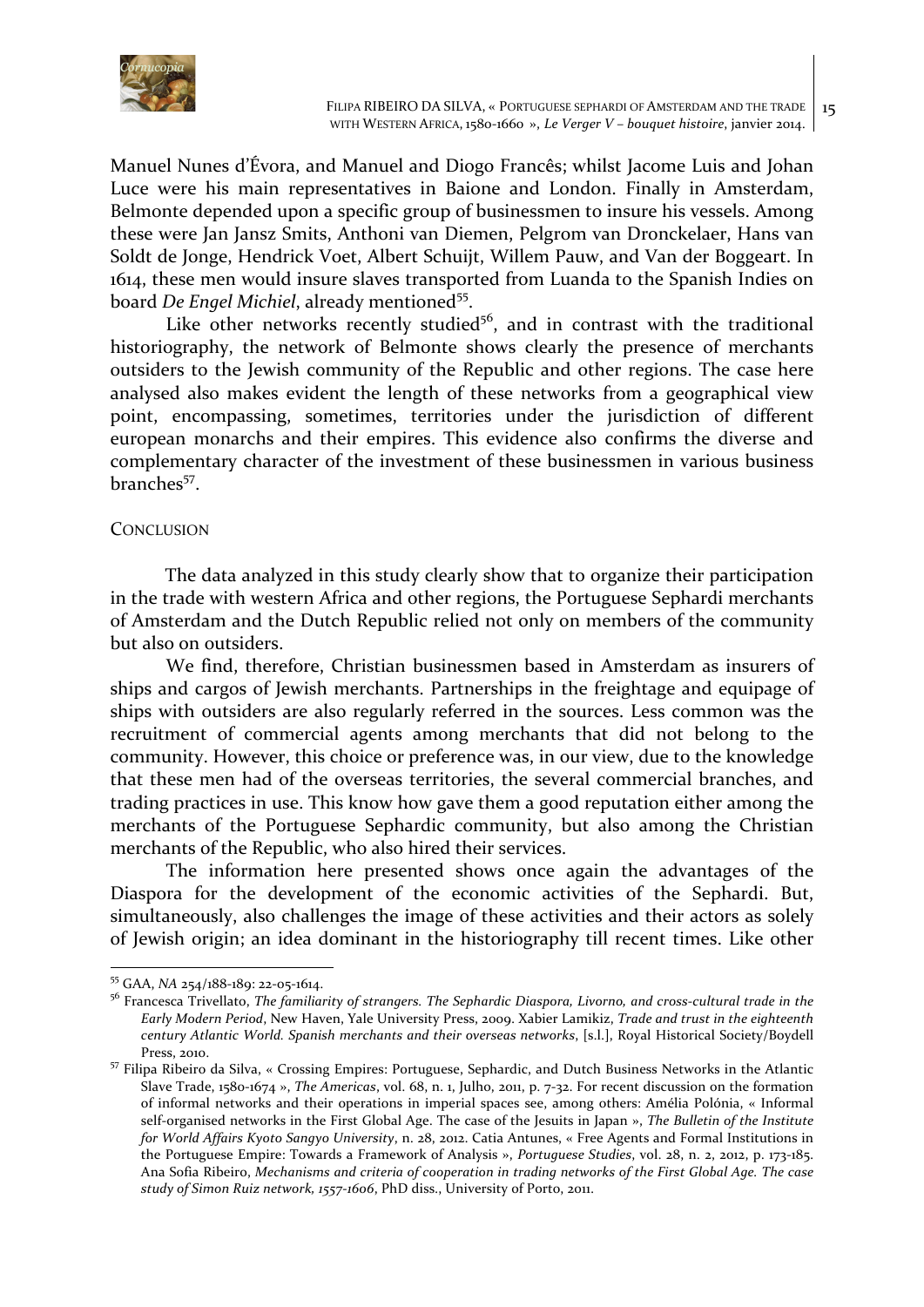

recent studies about networks of Jewish merchants and their financial and commercial transactions<sup>58</sup>, our study shows that these merchant also balanced partnerships with merchants outside the group and that these partnerships were, often determined far more by economic interest, skill, reputation and trust, than by sentiments of belonging to the same ethnic, religious and cultural group.

<sup>&</sup>lt;sup>58</sup> Catia Antunes, « Amsterdam Cross-Cultural Partnerships in the Baltic-Atlantic Link, 1580-1674 » in Leos Muller, Philip Rossner, & Toshiaki Tamaki (dir.), *The Rise of the Atlantic Economy and the North Sea/Baltic Trade, 1500-*1800, Stuttgart, Franz Steiner Verlag, 2011, p. 103-119. *Id.*, « Investimento no Atlantico: redes multiculturais de negocio, 1580-1776 » in *XV* Congresso Internacional de AHILA - 1808-2008: Crisi y Problemas en el Mundo Atlantico, Leiden, Dept. Estudios Latinoamericanos, 2009.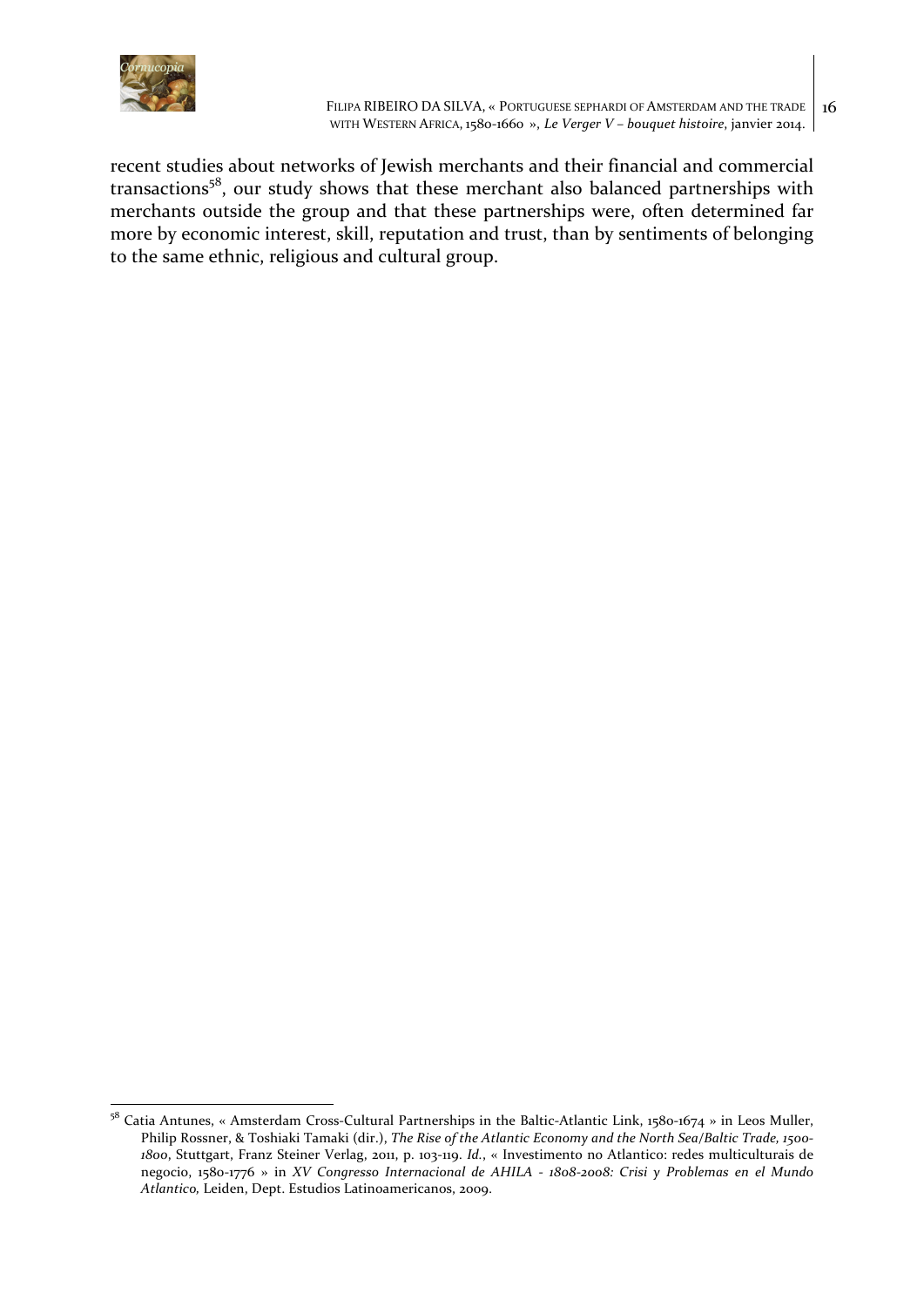

## **BIBLIOGRAPHY**

## **Primary Sources**

ARQUIVO HISTÓRICO ULTRAMARINO [AHU] Guiné, box 1, doc. 8, 74; box 2, doc. 8. GEMEENTEARCHIEF van AMSTERDAM [GAA] Notarialen Archieven, books 62, 115, 117, 124, 125, 128, 129, 130, 138, 146, 151, 160, 196, 253, 254, 258, 375, 378A, 632, 645, 646<sup>a</sup>, 876, 980, 1136, 1690, 2211, 2188A, 2189A, 2189B, 3589.

INSTITUTO DOS ARQUIVOS NACIONAIS/TORRE DO TOMBO [IAN/TT] *Inquisição de Lisboa*, *Cadernos do Promotor*, books 59, 205, 210. 

## **Published Sources**

- ALBUQUERQUE Luís de (dir.), *Portugaliae monumenta Africana*, Lisboa, Comissão Nacional para as Comemorações dos Descobrimentos Portugueses; Imprensa Nacional – Casa da Moeda, 1993, vols. 1-3e 5.
- ALMADA André Álvares de, *Tratado breve dos rios de Guiné do Cabo Verde,* Lisboa, Editorial L. I. A. M.,  $1964$ .
- BRÁSIO António (dir.), *Monumenta Missionaria Africana*, 1<sup>st</sup> series, 15 vols. / 2<sup>nd</sup> series: 6 vols., Lisboa, Agência geral do Ultramar /Academia Portuguesa de História, 1952.
- BROECKE Pieter van den, *Pieter van den Broecke's journal of voyages to Cape Verde,* Guinea, and Angola, 1605-1612, edited and translated by J. D. La Fleur, London, Hakluyt Society, 2000.
- DANTZIG Albert van & JONES Adam (dir.), *The Dutch and the Guinea Coast, 1674-1742: a collection of documents from the General State Archive at The Hague, Accra, GAAS,* 1978.
- JADIN Louis (dir.), *L'Ancien Congo et l'Angola, 1639-1655: d'après les archives romaines,* portugaises, néerlandaises et espagnoles, 3 vols., Brussels/Rome, Institut historique belge de Rome, 1975.
- JONES Adam (dir.), *German Sources for West African History*, 1599–1669, Wiesbaden, Steiner, 1983.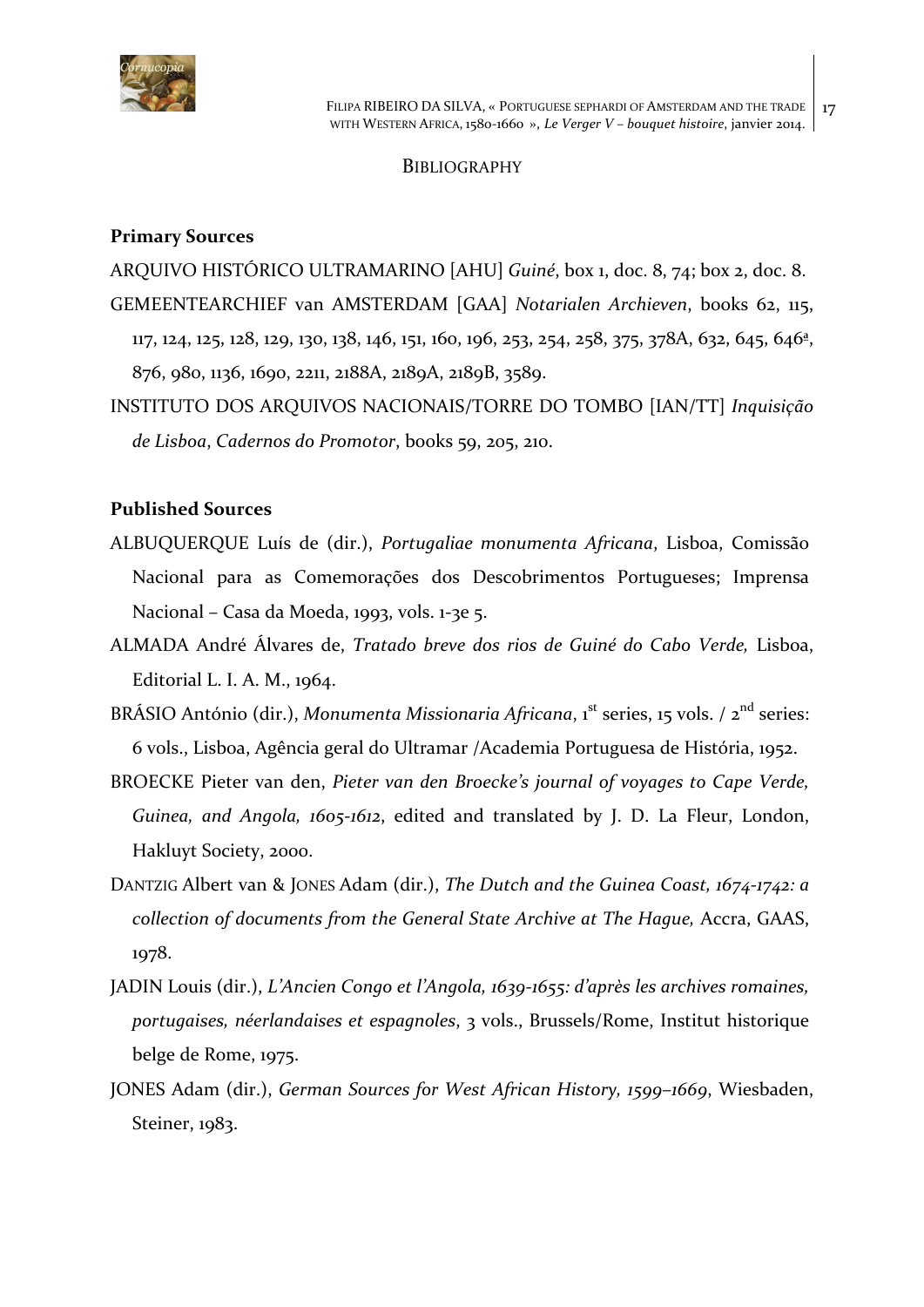

- KOEN E. M., « Amsterdam Notarial Deeds pertaining to the Portuguese Jews in Amsterdam up to 1639 », *Studia Rosenthaliana*, n. 1-2, 1967, p. 110-122; n. 2, 1968, p. 111-126, 257-272; n. 3, 1969, p. 113-125, 234-254.
- LAET J. De, *De Iaerlyck verhael van de Vernichtinghen der Geoctroyeerde West-Indische Compagnie in dertien boeken, 4 vols.,* The Hague, Nijhoff, 1931.
- MAREES Pieter de, *Pieter de Marees: Description and Historical Account of the Gold Kingdom of Guinea (1602)*, edited and translated by Albert van Dantzig & Adam Jones, Oxford, The British Academy and Oxford University Press, 1987.
- RATELBAND Klaas (dir.), *Vijf Dagregisters van het kasteel São Jorge da Mina (Elmina)* aan de Goudkust (1645-1647), The Hague, Nijhoff, 1953.

## **Secondary Literature**

- ANTUNES Cátia, « Free Agents and Formal Institutions in the Portuguese Empire: Towards a Framework of Analysis », *Portuguese Studies*, vol. 28, n. 2, 2012, p. 173-185.
- , « Amsterdam Cross-Cultural Partnerships in the Baltic-Atlantic Link, 1580-1674 » in Leos Muller, Philip Rossner, & Toshiaki Tamaki (dir.), *The Rise of the Atlantic Economy and the North Sea/Baltic Trade, 1500-1800*, Stuttgart, Franz Steiner Verlag, 2011, p. 103-119.
- –, « Desarollo y Caracetristicas de una Sociedad Multicultural » in A. Crespo Solana and M. D. Gonzalez-Ripoll (dir.), *Historia de las Antillas no Hispanas*, Madrid, Ediciones Doce Calles/Consejo Superior de Investigaciones Cientificas, 2011, p. 421-440.
- –, « Poblacion en las Antillas Neerlandesas, siglos XVI-XXI » in A. Crespo Solana and M. D. Gonzalez-Ripoll (dir.), *Historia de las Antillas no Hispanas*, Madrid, Ediciones Doce Calles/Consejo Superior de Investigaciones Cientificas, 2011, p. 399-420.
- , « Investimento no Atlantico: redes multiculturais de negocio, 1580-1776 » in *XV Congresso Internacional de AHILA* - 1808-2008: Crisi y Problemas en el Mundo Atlantico, Leiden, Dept. Estudios Latinoamericanos, 2009.
- -, Globalisation in the Early Modern Period: the economic relationship between Amsterdam and Lisbon, 1640-1705, Amsterdam, Aksant, 2004.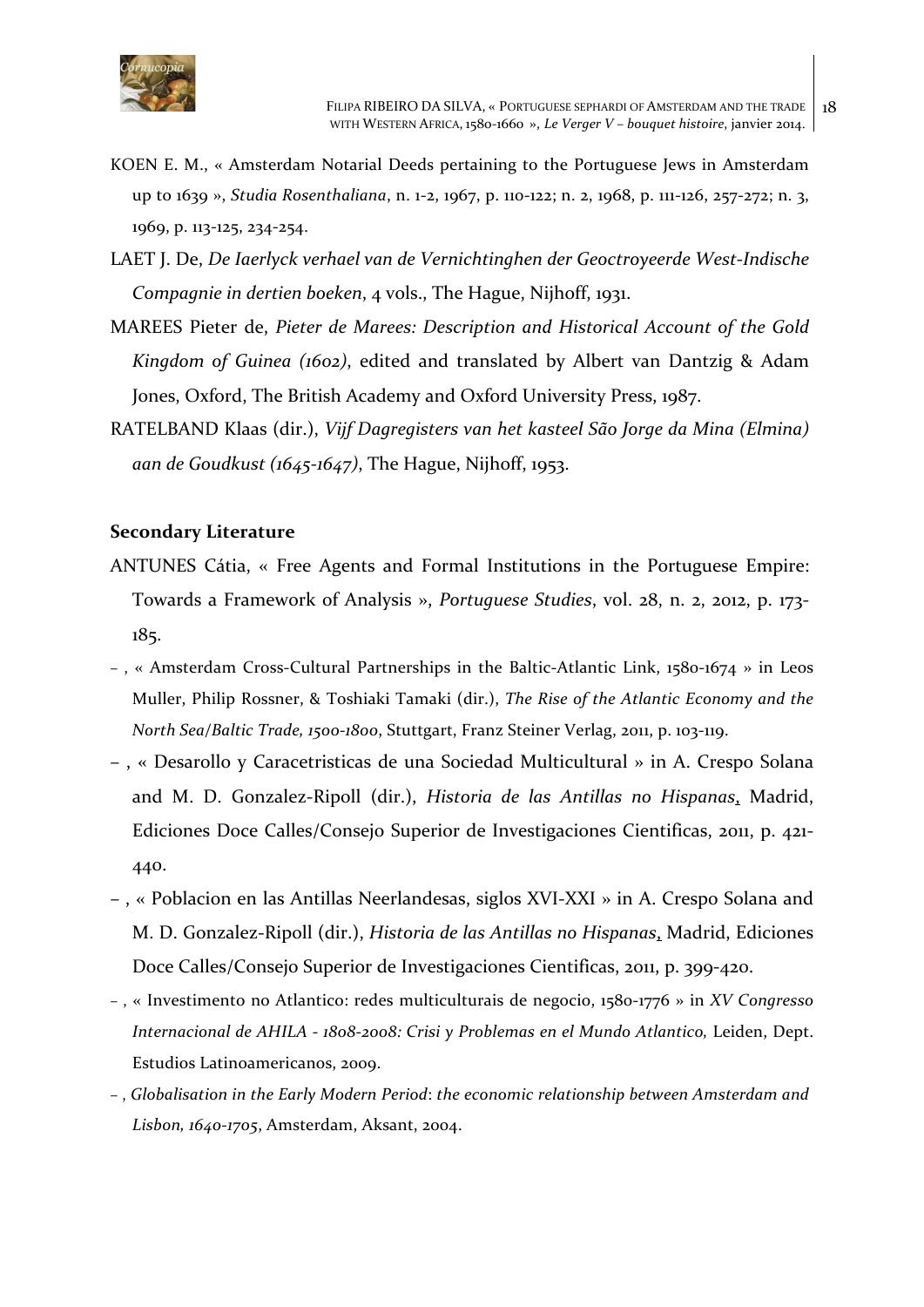

- BERNARDINI Paolo & FIERING Norman (dir.), *The lews and the expansion of Europe to the West, 1450-1800, New York, Berghahn, 2001.*
- BOULÈGUE Jean, *Les Lusos-Africains de Sénégambie, XVIe XIXe siècles*, Lisbon/Paris, Ministério da Educação, Université de Paris I, 1989.
- BOXER Charles R., *Salvador de Sá and the struggle for Brazil and Angola, 1602-1682*, London, University of London, 1952.
- BRAZÃO Eduardo, *A diplomacia portuguesa nos séculos XVII e XVIII*, vol. 1, Lisbon, Editorial Resistência, 1979.
- BROOKS George E., *Eurafricans in western Africa: commerce, social status, gender, and* religious observance from the sixteenth to the eighteenth century, Athens, Ohio University Press, 2003.
- EBERT Christopher, « Dutch Trade with Brazil before the Dutch West India Company, 1587–1621 » in Johannes Postma and Victor Enthoven (dir.), *Riches from Atlantic Commerce: Dutch Transatlantic Trade and Shipping, 1585–1817, Leiden, Brill, 2003, p.* 49–76.
- EMMER P. C., « The First Global War: The Dutch versus Iberia in Asia, Africa and the New World, 1590-1609 », e-JPH, n. 1, Summer, 2003.
- $-$ , « The Struggle over sugar. The abortive Attack of the Dutch on Portugal in the South Atlantic », Mare Liberum, n. 13, June, 1997, p. 57-69.
- –, « The West India Company, 1621-1791: Dutch or Atlantic? » in Leonard Blussé & Femme Gaastra (dir.), *Companies and trade: essays on overseas trading companies* during the Ancien Régime, Leiden, Leiden University Press, 1981, p. 771-795.
- ENTHOVEN Victor, « Early Dutch Expansion in the Atlantic Region,  $1585-1621$  », in Johannes Postma and Victor Enthoven (dir.), *Riches from Atlantic Commerce: Dutch Transatlantic Trade and Shipping, 1585–1817*, Leiden, Brill, 2003, p. 17–48.
- GO Sabine, *Marine Insurance in the Netherlands. A comparative institutional approach 1600-*1870, Amsterdam, Amsterdam University Press, 2009.
- GOSLINGA C. Ch., *The Dutch in the Caribbean and in the Guianas 1680-1791*, Assen, Van Gorcum, 1985.
- –, *The Dutch in the Caribbean and in the Wild Coast, 1580-1680*, Assen, Van Gorcum, 1990.
- , *A short history of the Netherlands Antilles and Surinam*, The Hague, Martinus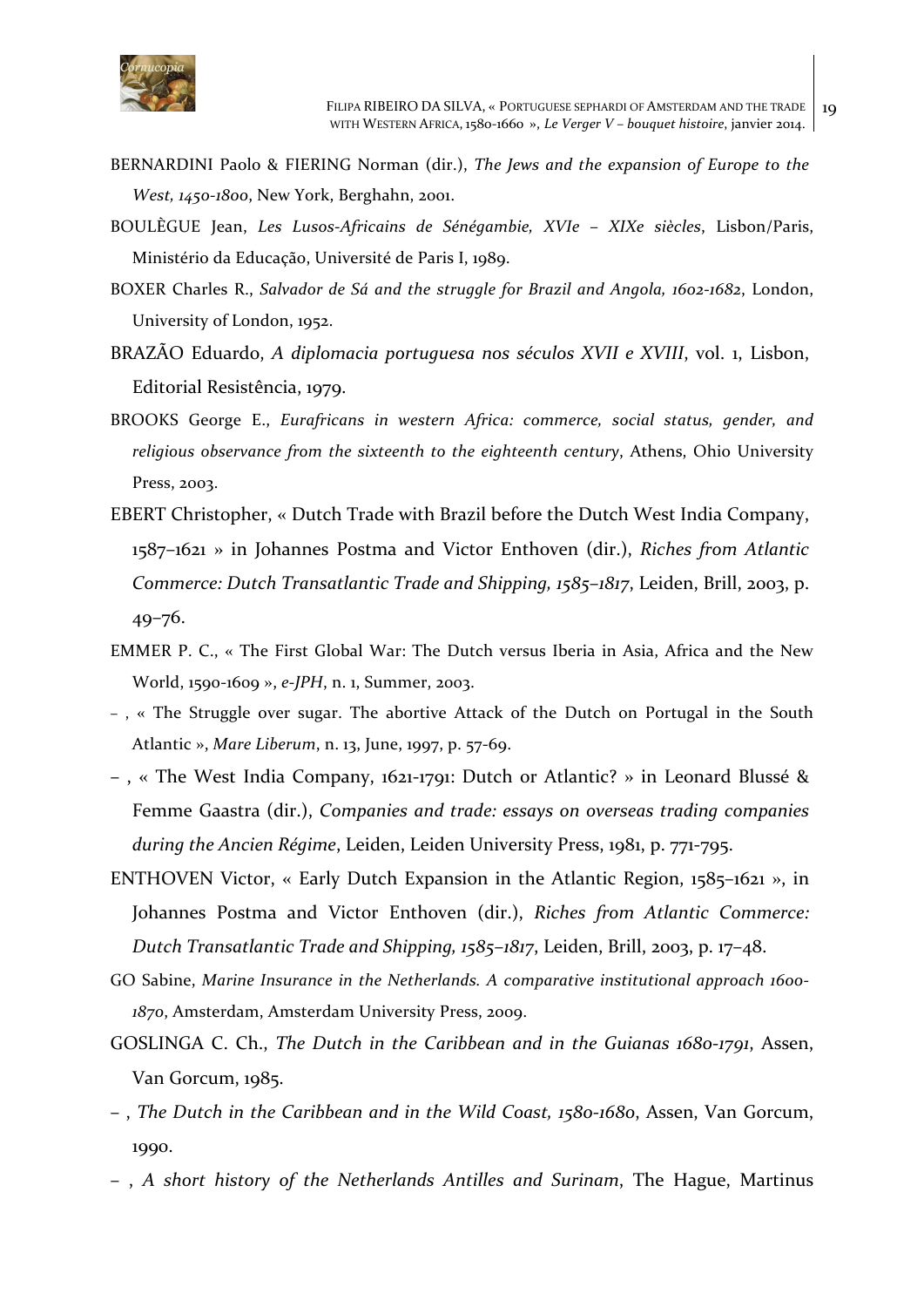

Nijhoff, 1979.

- GREEN Toby, « Further considerations on the Sephardim of the Petite Côte », *History in Africa*, n. 32, 2005, p. 165-183.
- , *The Rise of the Trans-Atlantic Slave Trade in Western Africa, 1300-1589*, Cambridge, Cambridge University Press, 2012.
- HAVIK Philip, *Silences and soundbites: the gendered dynamics of trade and brokerage in the precolonial Guinea-Bissau region*, Münster, LIT, 2004.
- HEIJER H. den, *De geschiedenis van de WIC*, Zutphen, Walburg Pers, 1994.
- , « Directores, Stadhouderes e Conselhos de administração » in M. Wiesebron (dir.), *O Brasil*  em arquivos neerlandeses (1624-1654): Brazilië in de Nederlandse archieven (1624-1654), Leiden, CNWS, 2005, p. 17-43.
- , *Goud, ivoor en slaven: scheepvaart en handel van de Tweede Westindische Compagnie op Afrika, 1674-1740, Zutphen, Walburg Pers, 1997.*
- -, « The Western African Trade of the Dutch West India Company,  $1674-1740$  » in Johannes Postma and Victor Enthoven (dir.), *Riches from Atlantic Commerce: Dutch Transatlantic Trade and Shipping, 1585–1817*, Leiden, Brill, 2003, p. 139-170.
- HORTA José da Silva & MARK Peter, *The Forgotten Diasporas: Jewish Communities in West* Africa and the making of the Atlantic World, Cambridge, Cambridge University Press, 2011.
- , « Two Portuguese Jewish Communities in Early Seventeenth-Century Senegal », *History in*  Africa, n. 31, 2004, p. 231-256.
- **ISRAEL** Jonathan I., *Diasporas within the Diaspora: Jews, Crypto-Jews, and the world maritime empires* (1540-1740), Leiden, Brill, 2002.
- , *European Jewry in the Age of mercantilism, 1550-1750*, Londres, Clarendon, 1998.
- JORDAAN H., « The Curaçao Slave Market: From Asiento trade to Free trade, 1700-1730 » in Johannes Postma and Victor Enthoven (dir.), *Riches from Atlantic Commerce: Dutch Transatlantic Trade and Shipping, 1585–1817*, Leiden, Brill, 2003, p. 219-258.
- KAPLAN, Y., *An alternative to modernity. The Sephardi Diaspora in Western Europe*, Leiden, Brill, 2000.
- KLOOSTER Wim, « Curaçao and the Caribbean Transit Trade » in Johannes Postma and Victor Enthoven (dir.), *Riches from Atlantic Commerce: Dutch Transatlantic Trade and Shipping, 1585-1817, Leiden, Brill, 2003, p. 203-218.*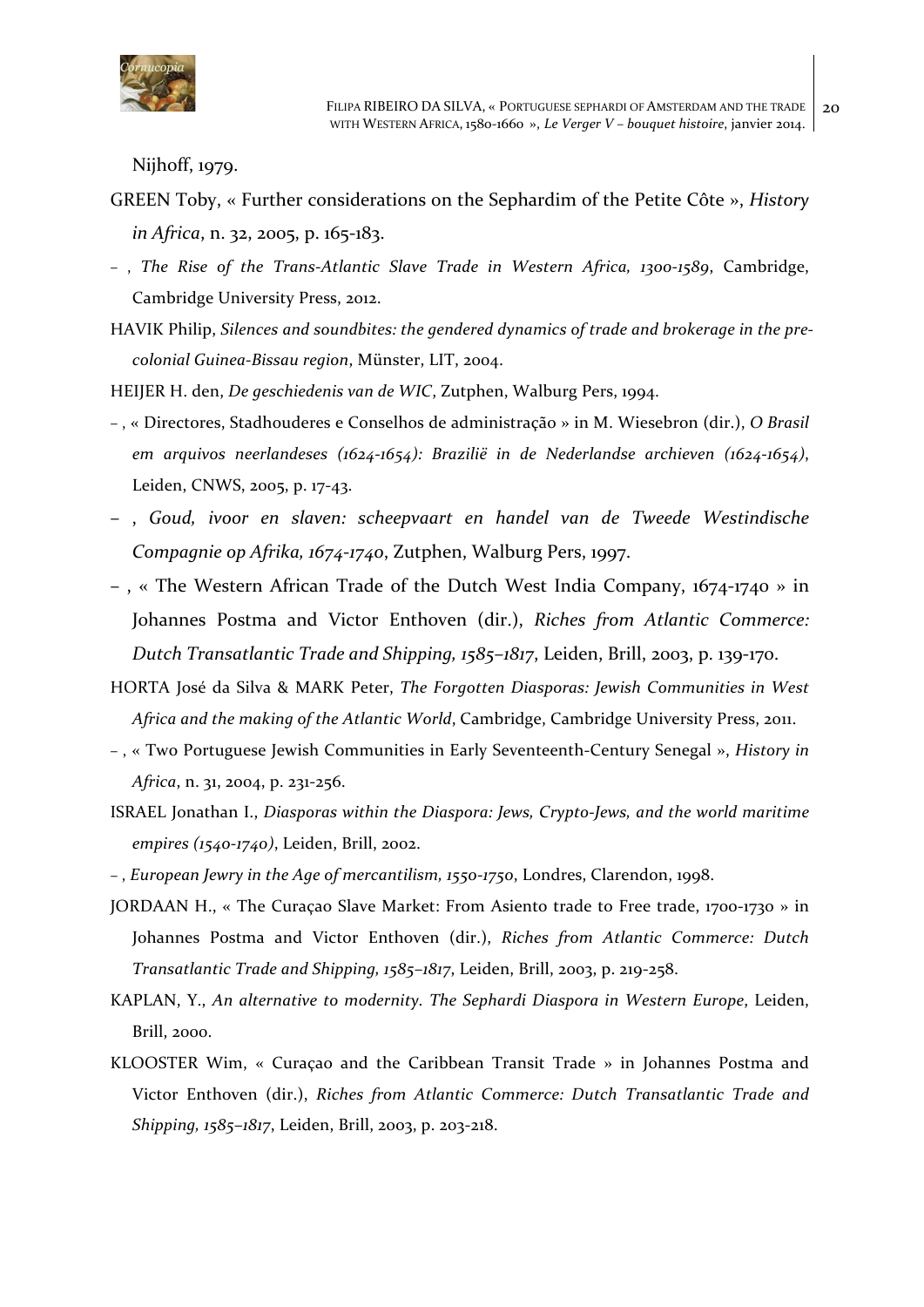

- LAMIKIZ Xabier, *Trade and trust in the eighteenth century Atlantic World. Spanish merchants* and their overseas networks, [s.l.], Royal Historical Society/Boydell Press, 2010.
- NEWSON Linda A. & MINCHIN Susie, *From Capture to Sale: The Portuguese Slave Trade to* Spanish America in the Early Seventeenth century, Leiden, Brill, 2007.
- NIEKERK J. P., *The Development of the Principles of Insurance Law in the Netherlands: From* 1500 to 1800, 2 vols., Cape Town, Uitgeverij Verloren, 1998.
- POLÓNIA Amélia, « Informal self-organised networks in the First Global Age. The case of the Jesuits in Japan », *The Bulletin of the Institute for World Affairs Kyoto Sangyo University*, n. 28, 2012.
- POSTMA Johannes, « Suriname and its Atlantic connections » in Johannes Postma and Victor Enthoven (dir.), *Riches from Atlantic Commerce: Dutch Transatlantic Trade and Shipping,* 1585-1817, Leiden, Brill, 2003, p. 287-322.
- PRESTAGE Edgar, *A embaixada de Tristão de Mendonça Furtado à Holanda em 1641: primeiras embaixadas de el-rei D. João IV com documentos elucidativos*, Coimbra, Imprensa da Universidade, 1920.
- RAU Virgínia, *A embaixada de Tristão de Mendonça Furtado e os arquivos notariais holandeses*, Lisbon, Academia Portuguesa de História, 1958.
- RIBEIRO Ana Sofia, *Mechanisms and criteria of cooperation in trading networks of the First Global Age. The case study of Simon Ruiz network, 1557-1606, PhD diss., University of Porto,* 2011.
- ROITMAN Jessica Vance, *The Same but different? Inter-cultural Trade and the Sephardim, 1595-*1640, Leiden, Brill, 2011.
- SILVA Filipa Ribeiro da, « Crossing Empires: Portuguese, Sephardic, and Dutch Business Networks in the Atlantic Slave Trade, 1580-1674 », *The Americas*, vol. 68, n. 1, Jul., 2011, p. 7-32.
- , *Dutch and Portuguese in Western Africa: Empires, Merchants and the Atlantic System, 1580-* 1674, Leiden, Brill, 2011.
- SPOONER Frank C., *Risks at Sea. Amsterdam Insurance and Maritime Europe, 1766-1780*, Cambridge, Cambridge University Press, 1983.
- STUNICKI-GIZBERT Daviken, *A Nation upon the Ocean Sea: Portugal's Atlantic Diaspora and the crisis of the Spanish Empire, 1492-1640, Oxford, Oxford University Press, 2007.*
- , « La 'nation' portugaise. Réseaux marchands dans l'espace atlantique à la époque moderne », Annales HSS, vol. 58, n. 3, 2003, p. 627-648.